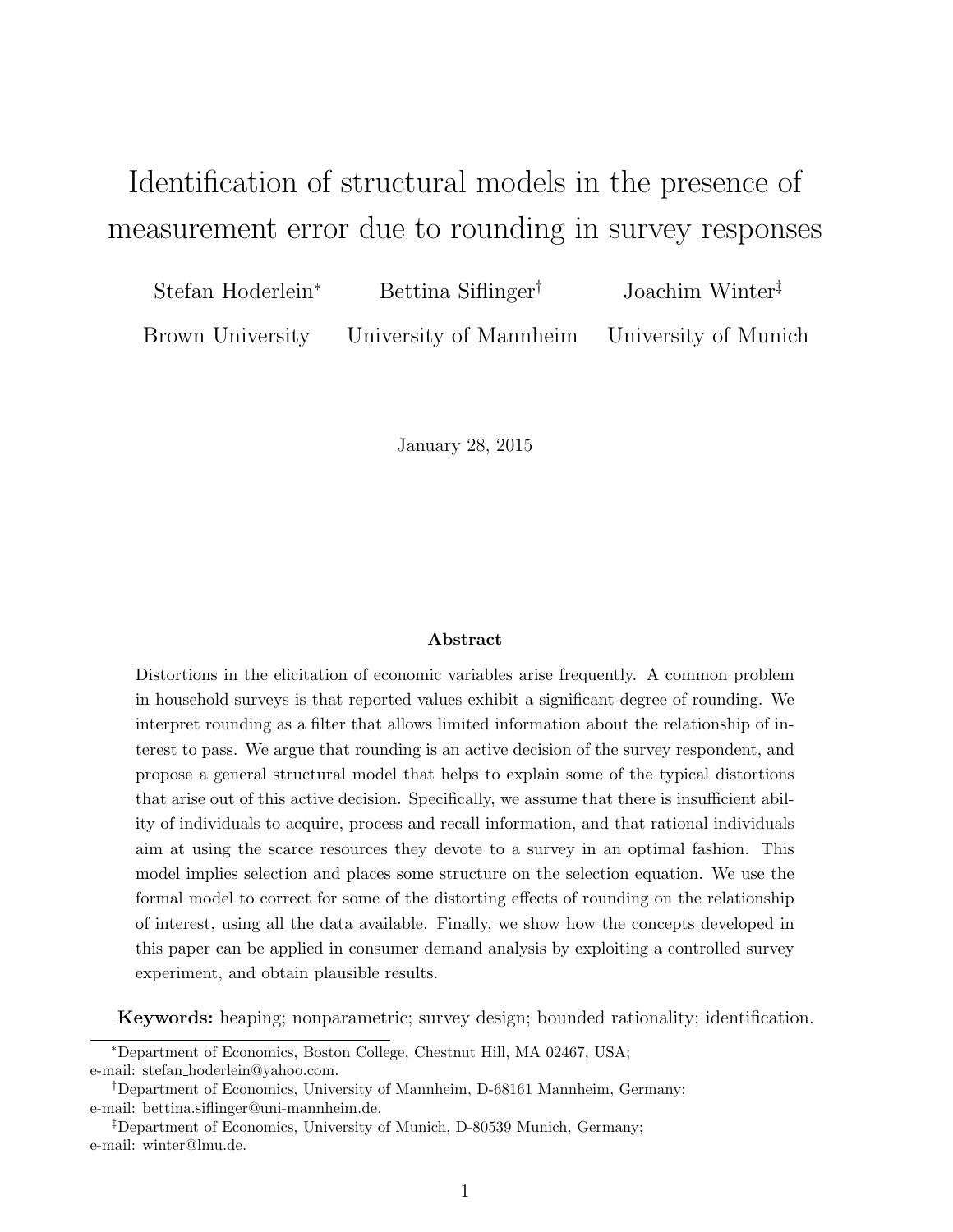## 1 Introduction

Motivation: The distribution of responses to quantitative survey questions often exhibits a structure that reflects specific features of both the objects to be elicited, as well as the way the question is posed. Figure 1, explained in detail below, shows a typical example of a phenomenon known as heaping or rounding.<sup>1</sup> When respondents in the "Health and Retirement Study" are asked about their weekly "food outside home" expenditures, the distribution of responses shows a striking degree of heaping at focal values (the figure shows the relative frequencies of the reported values), in particular multiples of 50 dollars.



Figure 1: Spikeplot of responses to question on weekly food consumption expenditure on eating outside home (HRS 2006).

An obvious explanation for this phenomenon is rounding  $-$  in the presence of uncertainty,

<sup>&</sup>lt;sup>1</sup>In this paper, we use the term rounding since it appears to be more commonly used in economics. In the statistics literature, the following definitions are used (see Heitjan and Rubin (1991)). (i) Coarsening of data: Only a subset of the complete-data sample space in which the true, unobservable data lie is observed. This includes as special cases rounding, heaping, censoring, missing data, etc. (ii) Rounding: Data values are observed or reported only to the nearest integer. (iii) Heaping: A dataset is said to be heaped if it includes items reported with various levels of coarseness.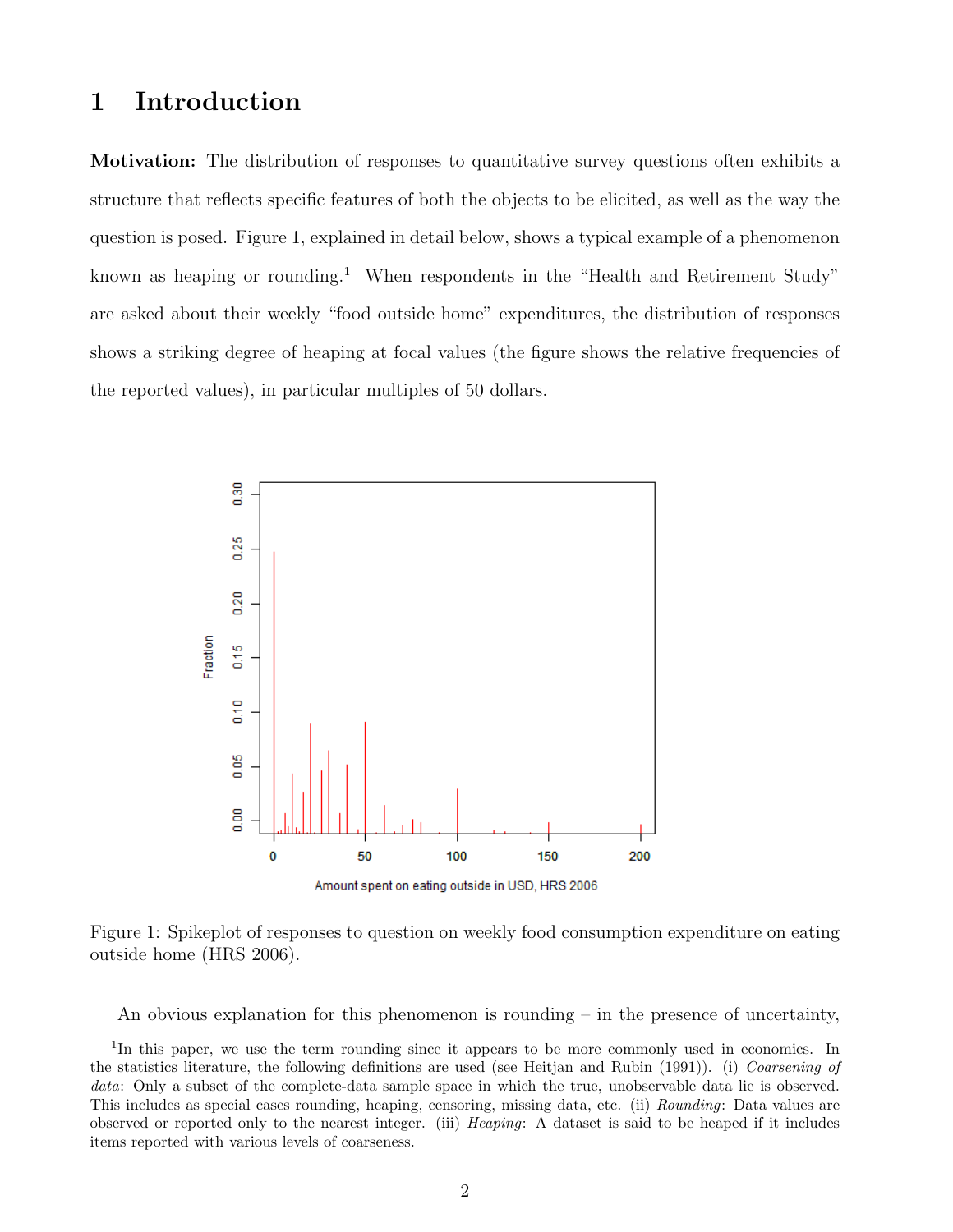individuals pick the nearest significant integer. While similar examples are ubiquitous in applied economics, this phenomenon has received, with a few exceptions, surprisingly little attention. Instead, in applications basically two strategies are being pursued. The first is to simply ignore the problem altogether, and use all the data available. The second is to discard the subsample which rounds (the "rounders", henceforth), and work with the remaining subsample (the "nonrounders").

This paper argues that, at least in some applications, both strategies may be problematic: The first strategy creates biases associated with the coarsening of information, the second, as we shall argue, potential problems of selection, and is wasteful in terms of observations. To deal with these biases, we argue that we have to first understand the mechanism which causes individuals to round, and hence parts of the observations to be rounded. More specifically, we provide a model in which optimizing individuals make an active choice about whether to round or not. It is based on a cost-benefit analysis, not unlike a Roy type treatment effect model. This model motivates us to employ an IV strategy to deal with the selection aspect of rounding, where the instruments are exogenous factors that impact the costs associated with actively remembering the exact number. We also model the limited dependent variable character of the outcome equation, so that in sum our model bears some resemblance with a structural treatment effect model with a limited dependent variable, where rounding can be thought of as a treatment. However, what distinguishes our approach from standard treatment effects models is that we are not primarily interested in the effect of the treatment (rounding), but rather want only to correct the biases rounding induces on the structural relationship of interest.

The illustration of these issues through an application from consumer demand, using in fact the same data that were used to generate Figure 1, is an important part of this paper. Throughout much of the demand literature, the structural relationship of interest is the relation between (food outside of home) expenditures and income; however, these expenditures are rounded for nearly half of the sample. Since the sample at hand consists largely of retired individuals, and the population which rounds may be less fit mentally and physically, and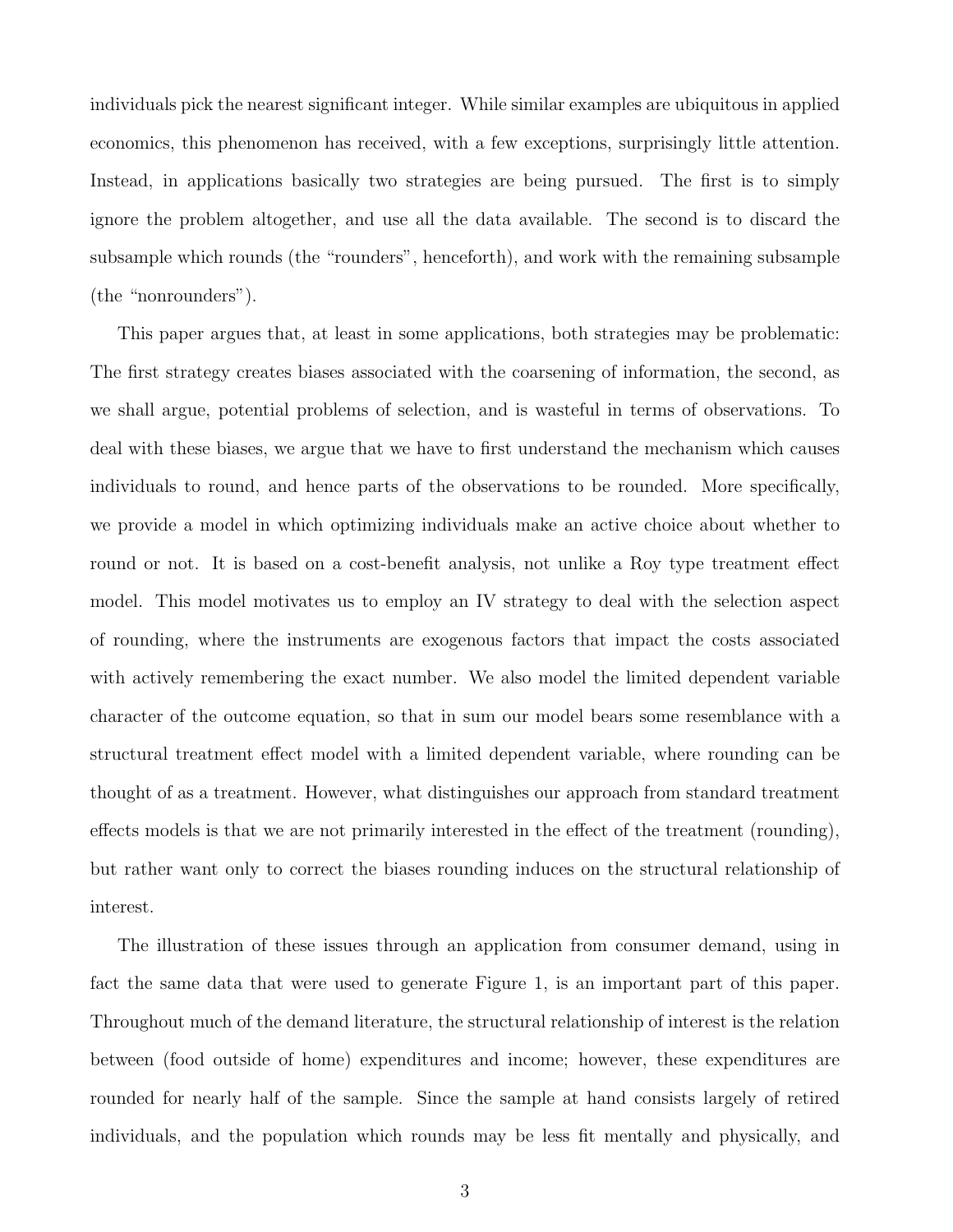hence also the less active population with fewer expenditures outside home, we may expect a selection bias. Also, excluding the rounders from this application results in a large loss of information.

The results we obtain from the application confirm this intuition. After correcting for selection and the limited dependent variable character generated by application, we obtain quite similar results for the structural relationship between food outside demand and income, for both the rounder and nonrounder subpopulations. As such, this application illustrates that our approach produces sensible results in an important application.

Related literature: While, at least in our opinion, rounding did not receive the attention that it deserves in the literature, we are by no means the first to point out the implications of rounding. Indeed, Heitjan and Rubin (1991) already note that rounding implies that the measured variable is coarsened, and that hence information is lost which in turn affects statistical and econometric analysis. Although, as already mentioned, this problem is omnipresent in survey measurements of continuous variables, it is often ignored in applied work. In some situations, this might be justified if the degree of coarsening is inconsequential (Wright and Bray, 2003). Generally, however, rounding cannot be ignored. For instance, Battistin, Miniaci, and Weber (2003) and Pudney (2007) document striking amounts of rounding in self-reported consumption measures. Questions on subjective probabilities are another example of severe coarsening of data that cannot be ignored in statistical analysis (Manski, 2004; Manski and Molinari, 2010).

Heitjan and Rubin (1991) present a general model for coarsened data, including rounded, heaped, censored, and missing data. They define a "coarsened at random" condition under which the coarsening mechanism can be ignored. Heitjan (1994) defines a "coarsened completely at random" condition. In essence, these conditions ensure that the likelihood can be constructed conditionally on the coarsening and that there is no need for an explicit model of the process by which coarsening occurs. In a comparison with treatment effects, these approaches to rounding correspond to assuming treatment be randomly assigned (exogenous). However, in most experimental or survey applications, these ignorability conditions are shown not to hold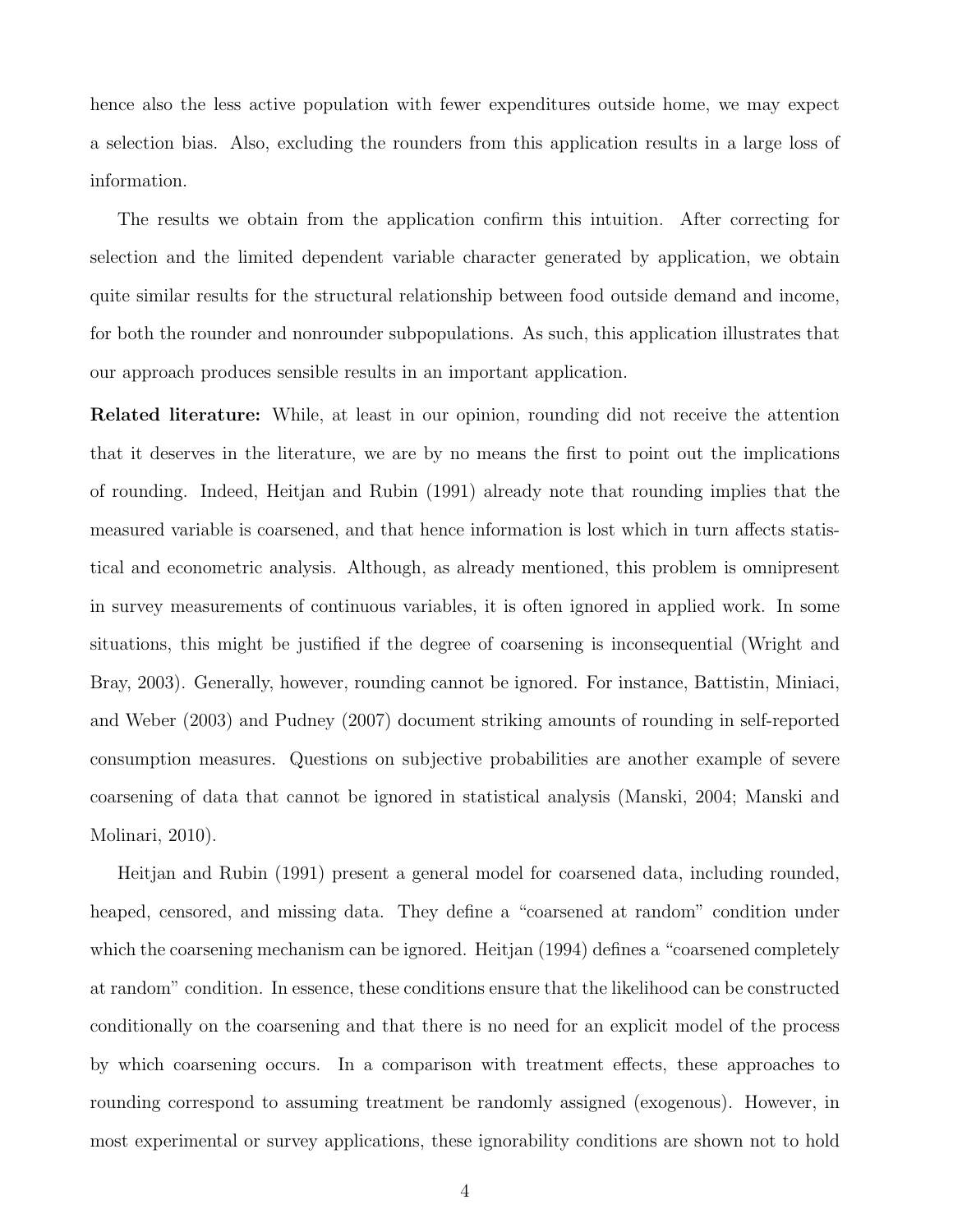(Wright and Bray, 2003).

There are only a few structural models of rounding in survey responses we are aware of, all of which are parametric. Pudney (2007) develops a two-stage response model in which respondents first choose a response mode (unrounded, rounded, or other heuristics) and then, if they are in the rounding mode, use interval reporting with heterogeneous degrees of coarsening. Kleinjans and van Soest (2014) propose a structural model of the response process in subjective probability questions. Their model allows for rounding (with 50% focal point responses being included separately) and item nonresponse. Ruud, Schunk, and Winter (2014) present a model of rounding in which the degree of coarsening depends on the respondent's uncertainty about the underlying quantity, a notion they support using data from a laboratory experiment where respondent uncertainty could be controlled.

The econometrics literature on measurement error has long stressed the fact that the intuitive attenuation result holds on in simple parametric models and for classical measurement error while simple solutions such as instrumental variables fail in nonlinear models; see Chesher (1991) for a concise statement of the identification problem and Wansbeek and Meijer (2000) for a textbook discussion. More recent research, reviewed by Schennach (2013), explored identification in nonlinear and nonparametric models. Important findings concern identification in the presence of non-classical covariate measurement error using instrumental variables (Hu and Schennach, 2008) and identification in the presence of classical covariate measurement error that do not require any outside information (Schennach and Hu, 2013). Hoderlein and Winter (2010) study the consequences of nonclassical measurement error in the dependent variable when errors are due to imperfect recall; the present paper is related in that it puts structure on the measurement errors that is motivated by the survey response process.

The econometric approach to rounding we propose in this paper is also related to the recent literature in the identification and estimation of treatment effects, e.g., Imbens and Angrist (1994) and Heckman and Vytlacil (2005). Since we employ a binary instrument, and consequently develop our theory for a binary IV, our approach is closer to the former than the latter. It is also related to Melly and Huber (2011) who consider a structural quantile model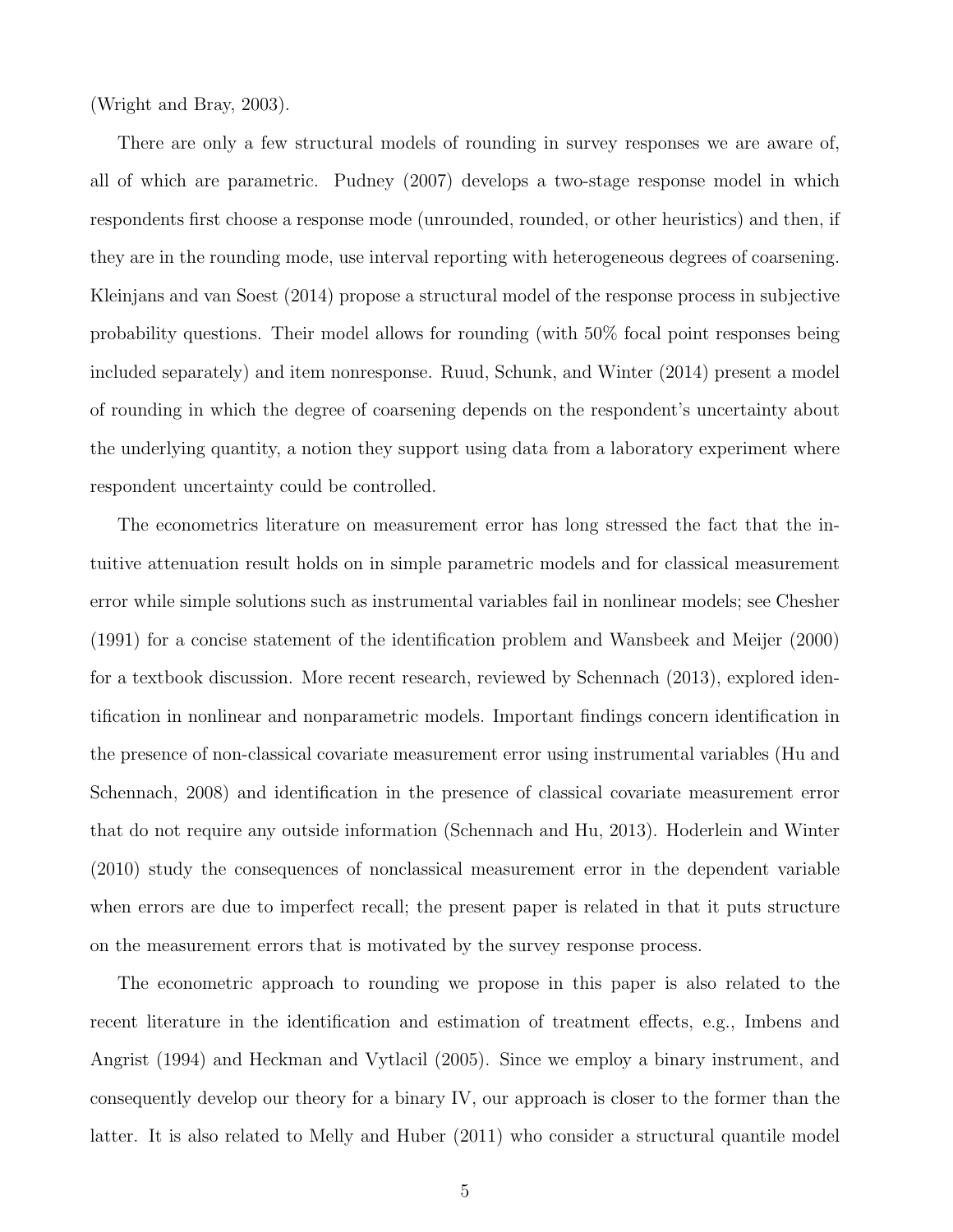under a selection mechanism.

Structure of the paper: In the following section, we introduce and analyze the structural model of rounding behavior. Based on the insights we obtain, we discuss identification in the third section. The fourth section is concerned with the application: we introduce the demand setup analyzed in this paper, discuss the data, and implement our approach. Finally, an outlook concludes.

# 2 Structural implications from a formal model of rounding

The purpose of this paper is to model the impact of rounding due to imperfect recollection of a random variable Y. We propose that rational individuals try to balance the costs and benefits of memorizing to obtain an optimal "amount" of memory, and round if that optimal amount is below a certain threshold.<sup>2</sup> Formally, assume that there is a collection of infinitely many random variables  $(\xi_s)$ ,  $\xi_s \in \mathbb{R}$ ,  $s \in \mathbb{R}_{[0,1]}$ , each of which can be thought of as giving one standardized "unit of information". Let  $\mathcal{F}_m \equiv \sigma \{\xi_s | 0 \le s \le m\}$  denote the  $\sigma$ -algebra spanned by  $(\xi_s)_{0\leq s\leq m}$ , and note that by construction  $\mathcal{F}_{m+\delta} \supseteq \mathcal{F}_m \supseteq \mathcal{F}_{m-\delta}, \dots, \delta > 0$ , i.e.,  $\{\mathcal{F}_m, 0 \leq m \leq 1\}$  is a filtration. Let  $\mathbb{E}[\cdot | \mathcal{F}_m]$  denote the conditional expectation given the  $\sigma$ algebra  $\mathcal{F}_m$ . To determine the optimal amount of information, the individual chooses now a finite number  $m^*$ , where  $m^*$  is defined as

$$
m^* = \arg\max_{m \in [0,1]} \mathbb{E}\left\{\mathcal{P}_1\left[L_0 - L\left(Y, \tilde{Y}_m\right)\right] - c\left(m, \mathcal{P}_2\right)|\mathcal{F}_0\right\},\tag{2.1}
$$

where  $\mathcal{P} = (\mathcal{P}_1, \mathcal{P}'_2)' \in \mathbb{R} \times \mathbb{P}_2$  is a (possibly infinite dimensional) individual specific parameter which may vary across the population (think of prices), such that  $\sigma(\mathcal{P}) \subset \mathcal{F}_0$ . Moreover, L is a standard loss function defined on  $\mathbb{R} \times \mathbb{R}$  and  $\tilde{Y}_m$  denotes the individual's forecast of Y for a fixed sigma algebra  $\mathcal{F}_m$ . Hence  $\tilde{Y}_m = g((\xi_s)_{0 \le s \le m})$ , where g is a functional mapping the

<sup>&</sup>lt;sup>2</sup>The model of memorizing and survey response is related to the notion of rational inattention (Sims, 2003).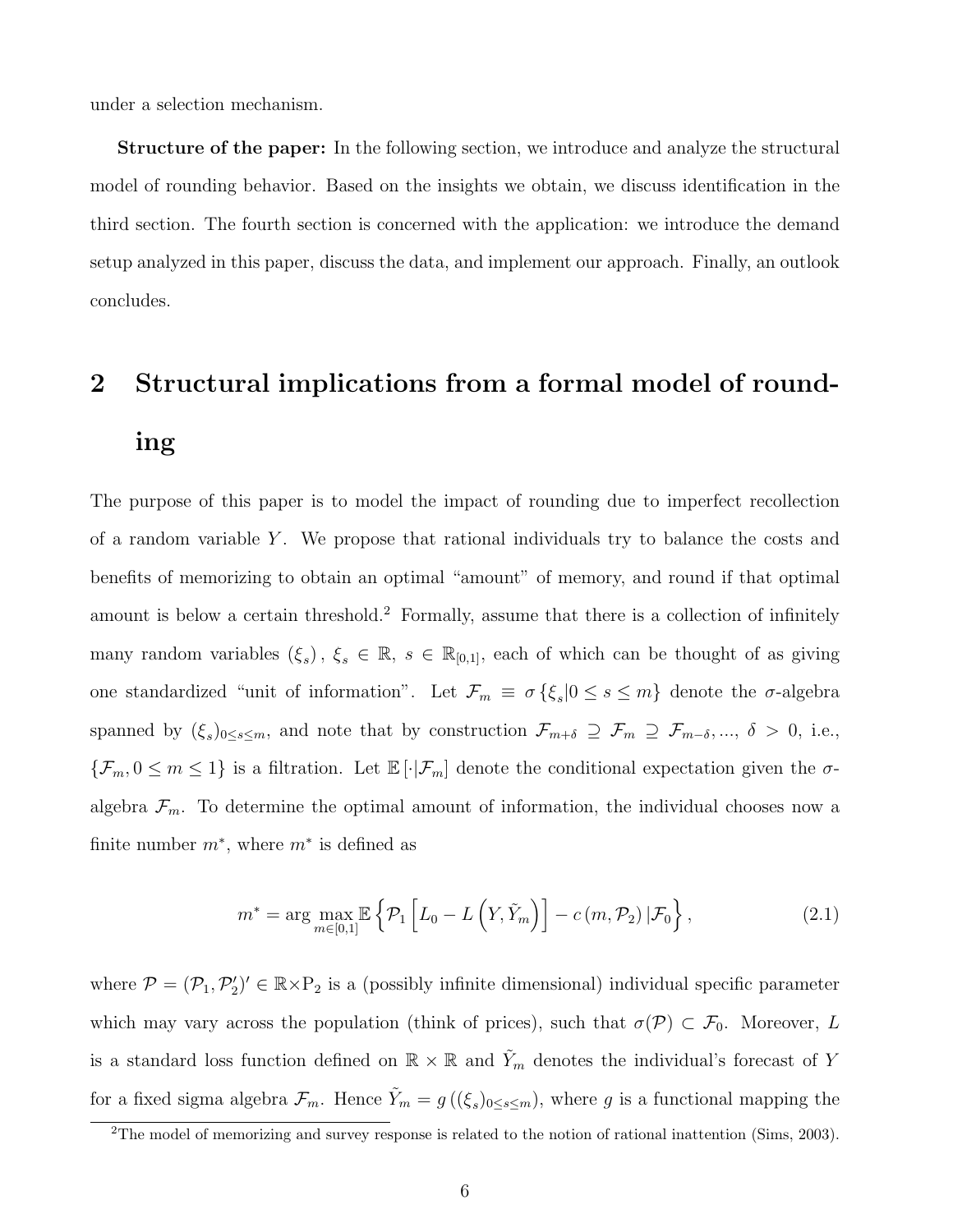process  $(\xi_s)_{0\leq s\leq m}$  into R, and  $L_0 = \mathbb{E}\left[L\left(Y,\tilde{Y}_0\right)|\mathcal{F}_0\right]$ . The leading example is when L is the squared error loss so that  $L(z, z_m) = (z - z_m)^2$ , and  $\tilde{Y}_m = \mathbb{E}[Y|\mathcal{F}_m]$  (i.e., g is the conditional expectation operator). Finally, c is a nonrandom cost function giving the minimal costs of building up memory m for every  $p_2$ .

Because of the law of iterated expectations we may rewrite the optimization problem (2.1):

$$
m^* = \arg \max_{m \in [0,1]} \{ \mathcal{P}_1 l_0(m) - c(m, \mathcal{P}_2) \},
$$

where

$$
l_0(m) = \mathbb{E}\left\{L_0 - \mathbb{E}\left[L\left(Y, \tilde{Y}_m\right) | \mathcal{F}_m\right] | \mathcal{F}_0\right\}.
$$

Note that  $l_0(\cdot)$  is a monotonically increasing function of m because  $\mathbb{E}\left[L\left(Y,\tilde{Y}_m\right)|\mathcal{F}_0\right] \geq$  $\mathbb{E}\left[L\left(Y,\tilde{Y}_{m+\delta}\right)|\mathcal{F}_0\right]$  for every  $\delta > 0$  as the set of potential optimizers is increasing. Moreover, we maintain the assumption that  $\mathcal{P}_1$  and  $\mathcal{P}_2$  have no elements in common which allows us to separate both parts of the optimization problem. This is plausible since the rewards individuals obtain should not enter the cost function. Hence, for fixed  $m$  individuals first minimize the expected loss  $\mathbb{E}\left[L\left(Y,\tilde{Y}_m\right)|\mathcal{F}_m\right]$  by choosing  $\tilde{Y}_m$  for every fixed m, and then pick the m that minimizes the whole expression.

We now discuss the building blocks of the individual's optimization problem.

•  $\Pi(m) = \mathcal{P}_1 l_0(m)$  can be interpreted as the profit associated with choosing m. For all commonly used loss functions,  $\Pi$  is a concave function of m. A further implication is  $\text{that } \mathbb{E}\left[L\left(Y,\tilde{Y}_m\right)|\mathcal{F}_m\right] \leq \mathbb{E}\left[L\left(Y,g\left((\xi_s)_{0\leq s\leq m}\right)\right)|\mathcal{F}_m\right], \text{ for all other functionals } g, \text{ and all }$ m. Hence,  $Y_m$  is the optimal predictor for fixed m, and (under some differentiability and interiority conditions) the following well known (and principally testable) first order condition holds:

$$
\mathbb{E}\left[\partial_{y_m} L\left(Y, \tilde{Y}_m\right) | \mathcal{F}_m\right] = 0. \tag{2.2}
$$

• The cost function  $c(m, p_2)$  can be seen as the optimizer of the cost minimization problem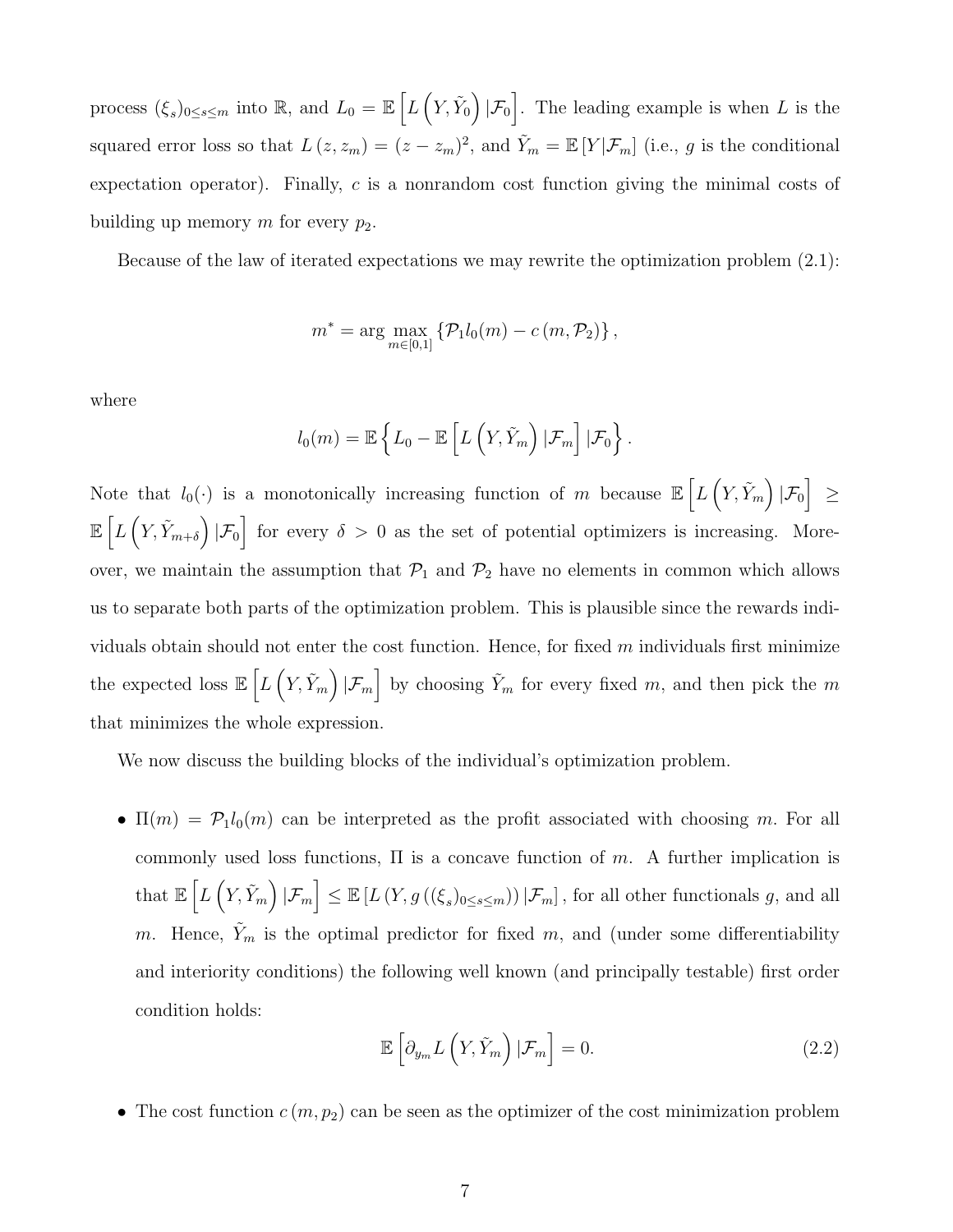of building up memory  $m$ , i.e., it solves the problem:

$$
\min_{\zeta \ge 0} b'\zeta \quad \text{s.t.} \quad \rho(\zeta, \lambda) \ge m,
$$

where  $\rho : \mathbb{R}^l \times \mathcal{L} \to (0, 1)$  denotes the memory production function that maps the *l*-vector of input factors  $\zeta \in \mathbb{R}^l$  and parameters  $\lambda \in \mathcal{L}$  into the unit interval, and  $b \in \mathbb{R}^l_+$  denotes the prices associated with these inputs. Note that  $p_2 = (b', \lambda')'$ , and that because of standard producer theory the factor demands  $\zeta = \varphi(m, b, \lambda)$  obtain some structure, e.g. that the matrix of price derivatives for fixed  $\lambda$  and m is negative semidefinite or that demands be zero homogenous in  $b<sup>3</sup>$ 

• The parameter  $P$ : we have chosen the letter  $P$  to denote parameters to emphasize the economic association between the parameters and prices. An example for  $\mathcal{P}_2$  is the price or opportunity cost for the time needed to answer the survey, an example for  $\mathcal{P}_1$  is the price (or the reward) an individual obtains from answering correctly. We think primarily of money, as proposed in Philipson (2001) or McFadden (2012).

Our notion of bounded rationality is a formal one, and we believe that individuals still try to behave optimally, given their constraints. This assumption may indeed be criticized as requiring individuals to act overly rational – they have to solve a potentially complicated optimization problem. However, as most economic theory this should be seen as approximation of reality, where individuals choose the effort to "backcast" according to some intention.

The advantages of setting up a formal model instead of a specifying a response heuristic are twofold: First, if individuals act (at least approximately) as our model assumes them to do, then we may obtain testable implications and structural predictions. Testable implications are in particular the rational demand structure on the factors needed to build up memory, as

<sup>&</sup>lt;sup>3</sup>These two elements formalize the notion of optimization, and make the "economic" association clear. There are also some parallels with existing concepts in statistical decision theory: for fixed m and p,  $\Pi_0$  is formally similar to the Bayes Risk. However, note that in the Bayesian framework it is a (random) parameter that is of interest whereas in our case it is precisely the random vector  $Z$ . Moreover, the dependence on  $m$  and the focus on heterogeneity via the parameter vector  $P$  is novel.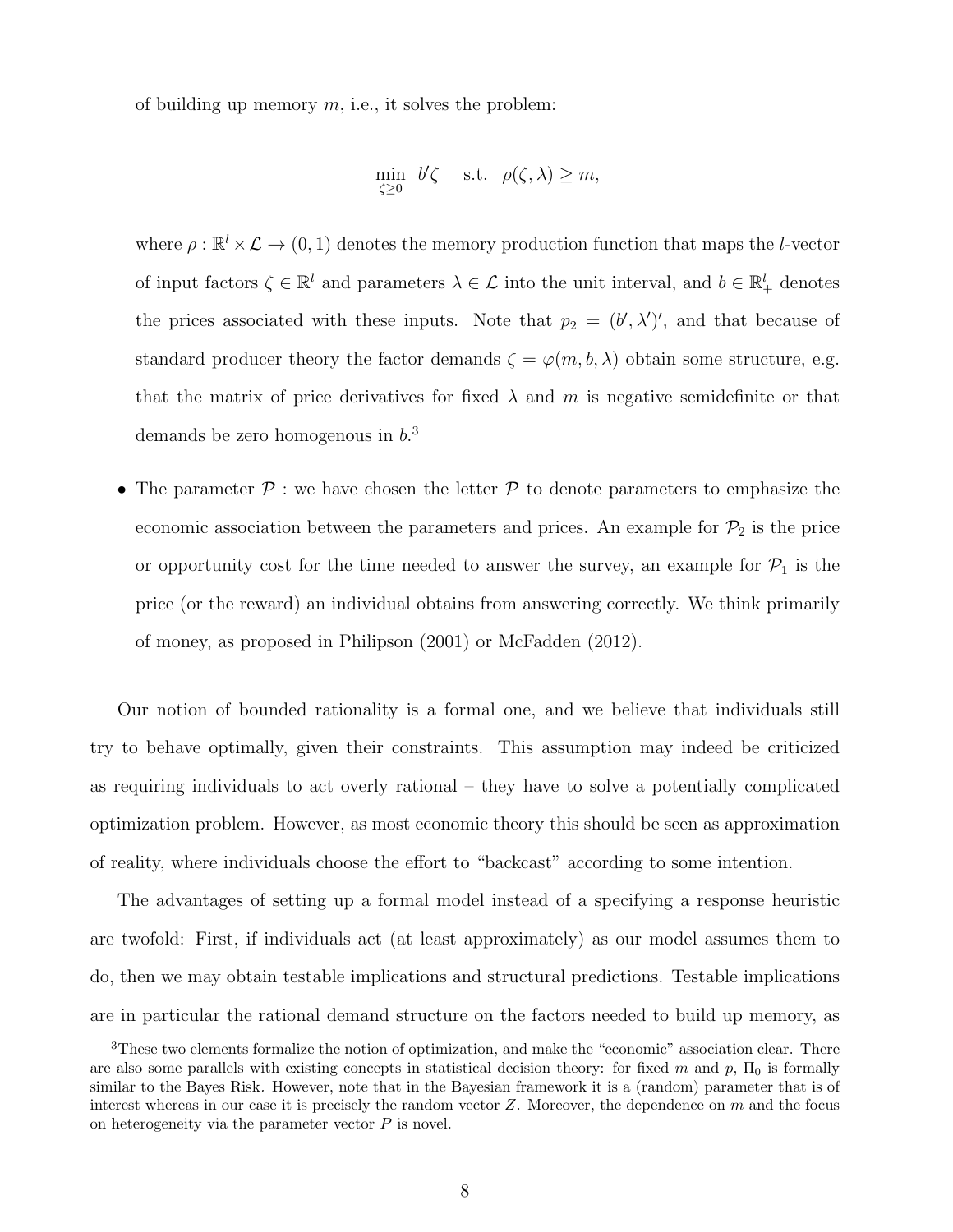well as the optimality condition for the optimal backcast. Structural predictions means that we may provide a welfare or money measure of the incentive we would have to provide to improve the individual's response behavior (see also McFadden, 2012). Ultimately, this may allow to assess the total costs of improving the quality of the data, and help set up a decision problem for researchers or survey field agencies that administer household surveys. Since our focus in this paper is on determining the consequences of insufficient information acquisition leading to rounding, we will leave such an analysis for future research.

More important for our analysis is hence the second advantage of this structural modelling approach: It provides economic guidance about variables that should enter the "choice of rounding" equation. As such, it provides an economic rationale for our exclusion restriction. We will use in particular the insight that these excluded exogenous variables are cost-factors in the build-up of memory. In our application, we will follow this guidance and identify such cost factors in a demand dataset.

## 3 Identification

This section is concerned with modelling the impact of rounding econometrically. The second section already introduced a formal model that argues that some variables impact the choice of effort, i.e., of memory, which governs the question of whether somebody rounds, while not impacting the choice decision. In econometrics terms, an exclusion restriction in the first stage (FS) selection equation is plausible. This section shows that such a restriction can be used profitably to obtain an unbiased estimate of the effect of interest.

## 3.1 Model and baseline assumptions

Throughout this paper, we postulate that there is a structural model out there, i.e., relationship between variables Y and X, which we want to uncover. Following the recent approach in the nonparametric identification literature, we emphasize the generality of this relationship, as well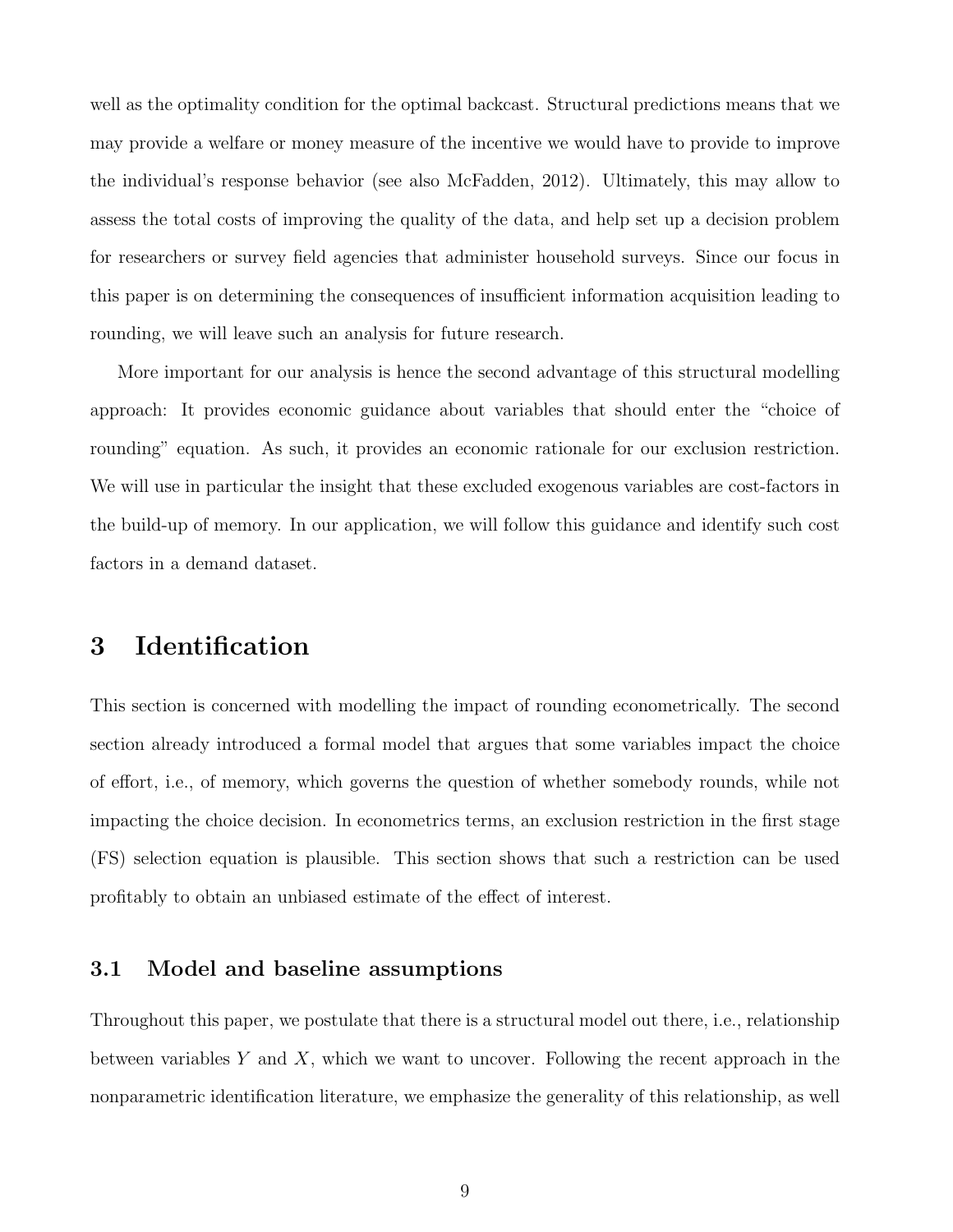as the complexity of unobserved heterogeneity, by assuming that

$$
Y = \phi(X, A),
$$

for a general smooth function  $\phi$  of a (for simplicity scalar) variable of interest X, and a high dimensional vector of unobserved heterogeneity A. The parameter of interest in this framework is

$$
\mathbb{E}\left[\partial_x \phi(x,A)\right],
$$

for certain values of  $x \in \mathcal{X}$ , i.e., the average causal marginal effect for individuals with  $X = x$ in a heterogeneous population. This parameter is called local average response in Chamberlain (1984), and is related to the LASD of Hoderlein and Mammen (2007). It reduces to standard quantities in textbook models: If the model is linear, i.e.,  $Y = \beta_0 + X\beta_1 + A$ , then it equals  $\beta_1$ . In case of a random coefficient model as in Hoderlein, Klemelä and Mammen (2011), i.e.,  $Y = X\beta_1(A)$ , it becomes  $\mathbb{E}[\beta_1(A)]$ . However, at this point we do not want to restrict the structural function  $\phi$  to be of any of these forms, and hence we formulate our model on this general level.

To define the entire framework formally, we make use of the following set of assumptions. For ease of notation we suppress the dependence on  $S$ :

**Assumption 1.** Let  $(\Omega, \mathcal{F}, P)$  be a complete probability space on which are defined the random vectors  $(A, V) : \Omega \to \mathcal{A} \times \mathcal{V}, A \subseteq \mathbb{R}^{\infty}, \mathcal{V} \subseteq \mathbb{R}$  and  $(Y^*, X, Z) : \Omega \to \mathcal{Y}^* \times \mathcal{X} \times \mathcal{Z}, \mathcal{Y}^* \subseteq \mathbb{R}, \mathcal{X} \subseteq \mathcal{V}$  $\mathbb{R}, \mathcal{Z} = \{0, 1\}$ , such that (i)  $\mathbb{E}(Y^*) < \infty$ ; (ii)

$$
Y^* = \phi(X, A)
$$
  
\n
$$
D = \mathbb{I}\left\{P(Z) < V\right\}
$$
  
\n
$$
Y = Y^*D + g(Y^*)(1 - D),
$$

where  $\phi: \mathcal{X} \times \mathcal{A} \to \mathcal{Y}^*, g: \mathcal{Y}^* \times \{0,1\} \to \mathcal{Y}$  and  $P: \mathcal{Z} \to \mathcal{X}$  are bounded Borel measurable function; and (iii) realizations of  $(Y, X, Z)$  are observable, whereas those of  $(A, V)$  are not.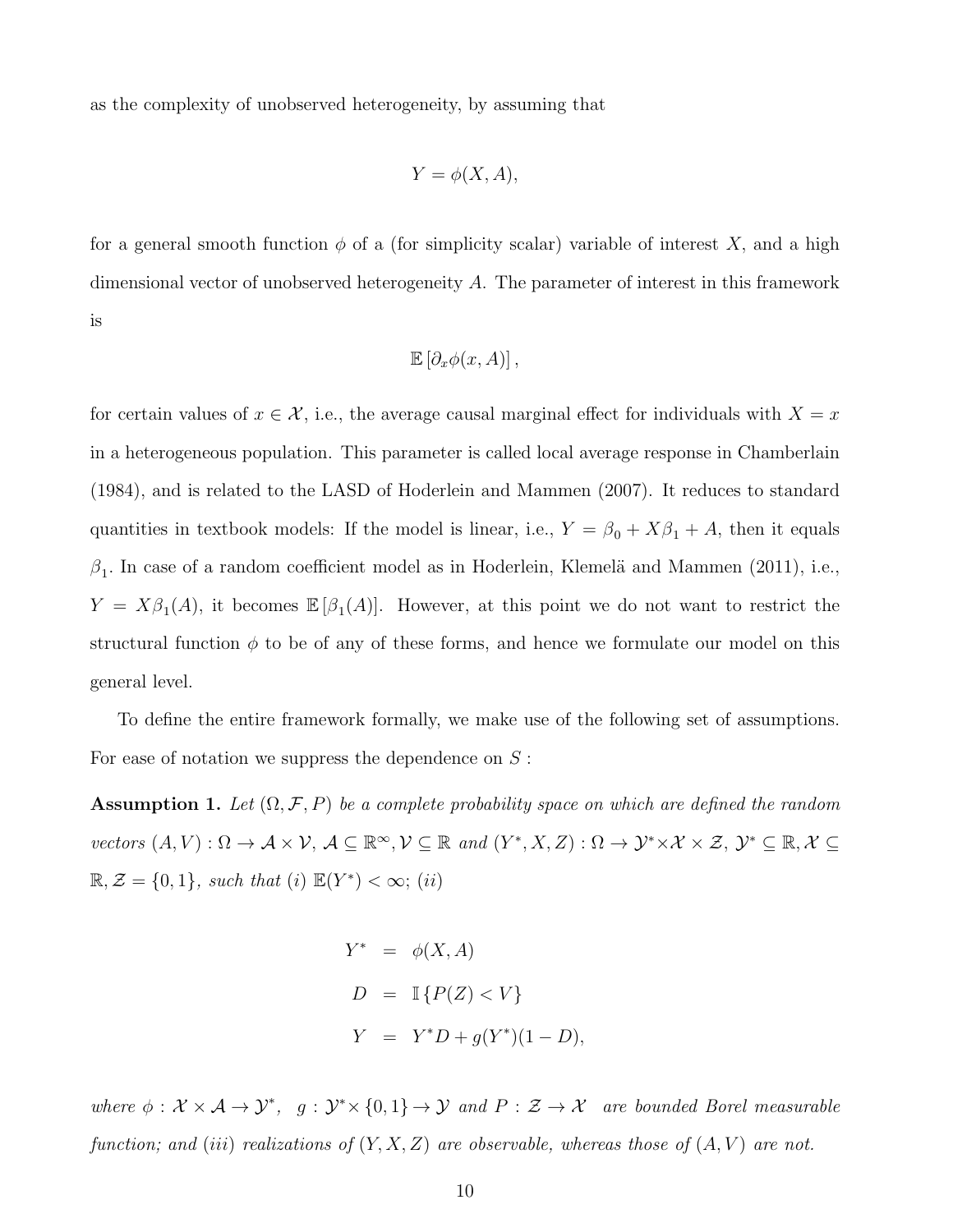**Assumption 2.**  $(A, V)$  are independent of  $Z, X$ .

Assumption 3. V is absolutely continuous with respect to Lebesgue measure, s.th.  $V|Z \sim$  $\mathcal{U}[0,1].$ 

**Assumption 4.**  $\phi$  is differentiable in x, with continuous and bounded first derivative.  $g(Y^*) \neq$  $Y^*$ . Moreover,  $\partial_x \phi$  is square integrable and uniformly bounded.

Discussion of assumptions: The first of these assumptions defines the econometric structure of our model. Specifically, individuals provide the correct answer  $Y^*$  if memory is above a specific threshold; else, they provide a distorted answer,  $g(Y^*)$ . For instance, suppose the individuals choose values  $r_l$  (say, 50) if  $Y^* \leq 75$  and  $r_u$  (say, 100) if  $Y^* > 75$ . Then,  $g(Y^*) = 50\mathbb{I} \{Y^* \le 75\} + 100\mathbb{I} \{Y^* > 75\}$ , providing a strong version of rounding.

The second assumption specifies the dependence structure in our model. In particular, neither  $X$  nor  $Z$  are correlated with the error term; however, the fact that the population who rounds is not a random selection of the entire population causes a distortion. The third assumption in connection with the first specifies the unobservable in the selection equation to enter additively separable and be uniformly distributed. Heckman and Vytlacil (2005) contain a lucid discussion of this issue in the context of treatment effect models; in the case of binary treatment this specification turns out to be equivalent to instrument monotonicity in the LATE framework of Imbens and Angrist (1995). This assumptions implies  $P(Z) = \mathbb{P}(D = 1|Z)$ , and is common in the literature. In abuse of notation, we will write P instead of  $P(Z)$  henceforth. Finally, the fourth assumption specifies the functions, in particular differentiability of  $\phi$  and nontriviality of g.

# 3.2 What if we ignore rounding?

The first step is to ask what the mean regression identifies, if we simply ignored rounding. The following argument is instructive to understand the various effects of rounding. For simplicity, we focus on the case where  $g(Y^*) = r_u \mathbb{I} \{Y^* > c\} + r_l \mathbb{I} \{Y^* \leq c\}$ , i.e., rounding individuals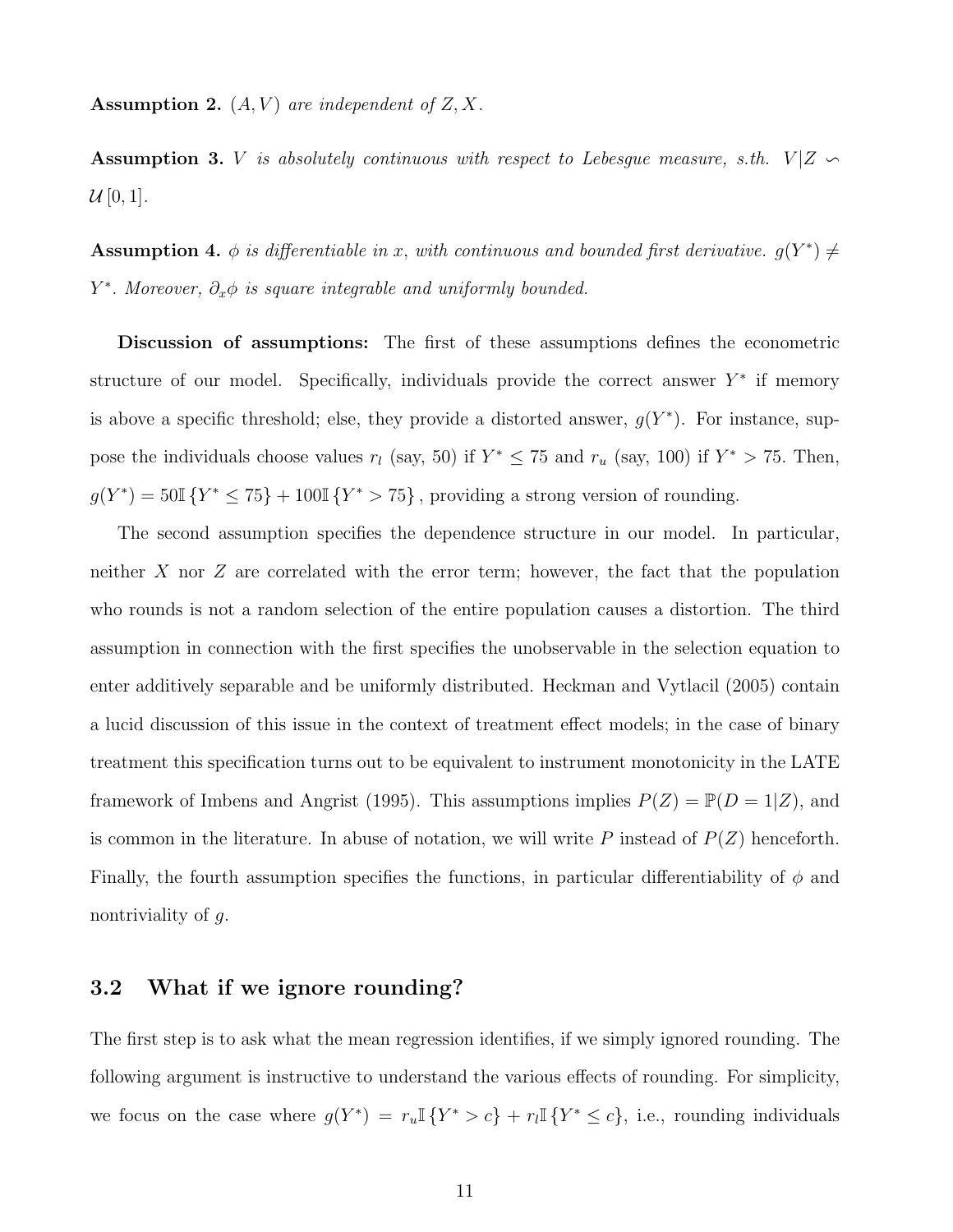choose  $r_u$  if they are above c, and  $r_l$  if they are below. This can be written as

$$
g(Y^*) = r_l + (r_u - r_l) \mathbb{I} \{ Y^* > c \},
$$

and for simplicity, we choose  $c = (r_u + r_l)/2$ . Observe that  $r_u, r_l$  are known constants, and hence so is c. In our application  $r_l$  is 50,  $r_h$  100, and  $c = 75$ .

Consider now the empirical regression of Y on  $X = x$ . This produces

$$
\mathbb{E}[Y|X=x]
$$
  
=  $\mathbb{E}[Y^*D|X=x] + r_l \mathbb{P}[D=0|X=x] + (r_u - r_l) \mathbb{E}[\mathbb{I}\{Y^* > c\}(1-D)|X=x]$   
=  $\mathbb{E}[\phi(x, A)D|X=x] + r_l \mathbb{P}[D=0|X=x] + (r_u - r_l) \mathbb{E}[\mathbb{I}\{\phi(x, A) > c\}(1-D)|X=x],$ 

This expression is intransparent, and in order to make progress, we assume in addition that the unobserved heterogeneity is additively separable, i.e.,  $\phi(x, a) = m(x) - a^{4}$ 

$$
\mathbb{E}[Y|X=x] = m(x) + (r_l - m(x))\mathbb{P}[D=0|X=x]
$$

$$
-\mathbb{E}[AD|X=x]
$$

$$
+(r_u - r_l)\mathbb{E}[\mathbb{I}\{A \le m(x) - c\}(1-D)|X=x]
$$

Differentiating wrt  $x$  produces

$$
\partial_x \mathbb{E}[Y|X=x] = m'(x)(1 - \mathbb{P}[D=0|X=x])
$$

$$
+(r_l - m(x))\partial_x \mathbb{P}[D=0|X=x]
$$

$$
-\partial_x \mathbb{E}[AD|X=x]
$$

$$
+(r_u - r_l)\partial_x \mathbb{E}[\mathbb{I}\{A \le m(x) - c\}(1-D)|X=x]
$$

To make further progress, we invoke the (empirically testable) assumption that  $A, D$  indepen-

<sup>&</sup>lt;sup>4</sup>Note that the under additive separability, the additive term could have been  $\alpha(A)$ , but then we could relabel  $\alpha(A) = \tilde{A}$ , implying that this formulation is without loss of generality.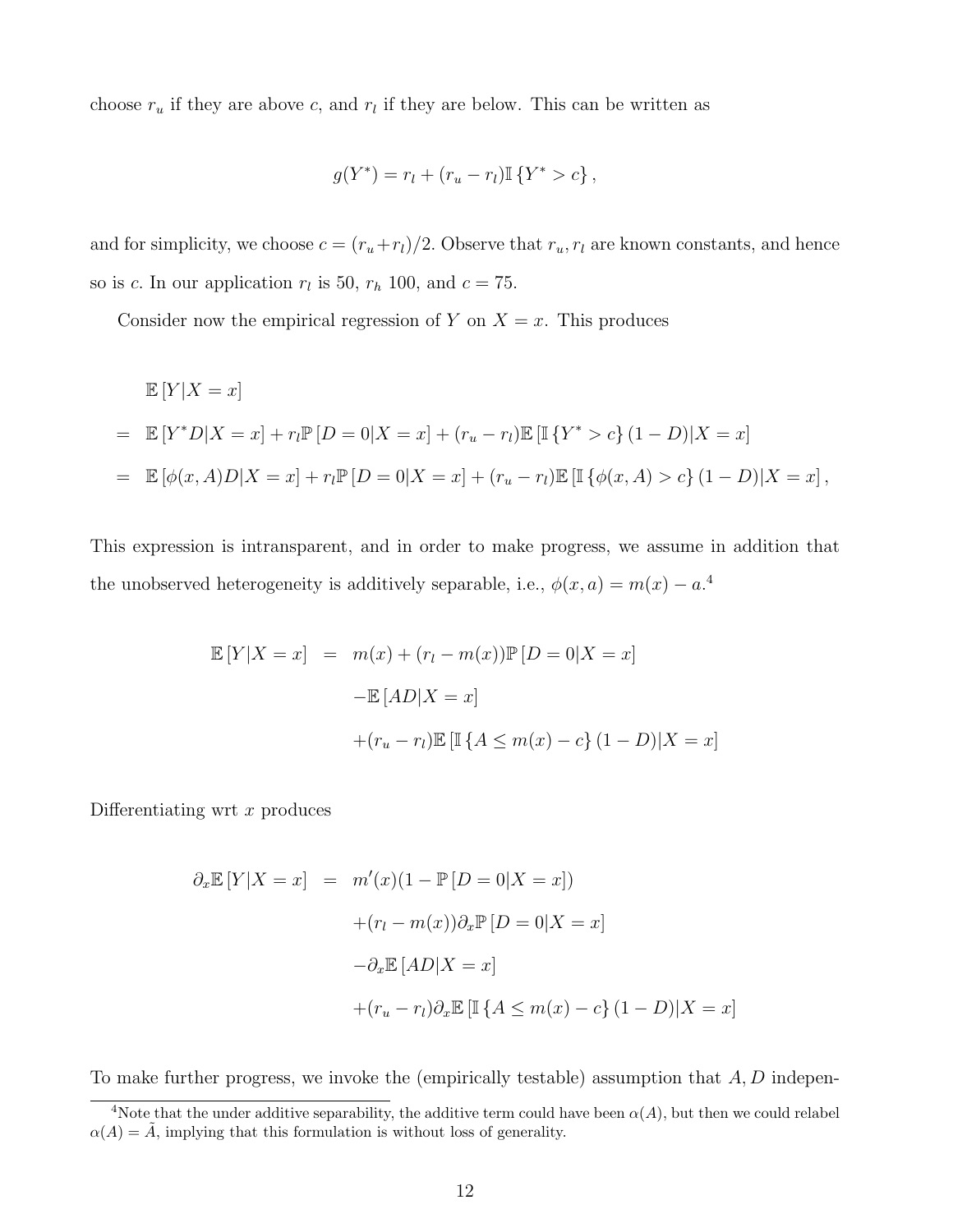dent of  $X$ , i.e., that rounding and  $X$  are not associated. Then we obtain that

$$
\partial_x \mathbb{E}[Y|X=x] = m'(x)\mathbb{P}[D=1]
$$

$$
+(r_u - r_l)\partial_x \mathbb{E}[\mathbb{I}\{A \le m(x) - c\}(1-D)]
$$

Adding the observation that

$$
\mathbb{E} [\mathbb{I} \{ A \le m(x) - c \} (1 - D)] = F_{A|1 - D}(m(x) - c; 1) \mathbb{P} [D = 0],
$$

we obtain

$$
\partial_x \mathbb{E}[Y|X=x] = m'(x)\mathbb{P}[D=1] + (r_u - r_l)m'(x)f_{A|1-D}(m(x) - c; 1)\mathbb{P}[D=0]
$$
  
=  $m'(x)\{\mathbb{P}[D=1] + (r_u - r_l)f_{A|1-D}(m(x) - c; 1)\mathbb{P}[D=0]\}.$ 

This result gives a clear idea about the two effects of rounding. The first equality decomposes the effect into two separate terms. The first term is associated with the rounding population only a proportion of  $\mathbb{P}[D = 1]$  displays the original effect. The second term gives the distortion of effects in the rounded sample, and is related to the difference between the two focal values,  $(r_u - r_l)$ , and  $f_{A|1-D}(\cdot; 1)$ , the density of outcome unobservables given rounding, i.e., how the distribution of A changes in the rounders subpopulation. Note that the first term could be seen as a direct effect of rounding because only parts of the population round, while the second acts more like a selection effect: as x changes some of the individuals in the rounder group switch from the lower focal answer  $r_l$  to the upper  $r_u$ , these individuals have a certain value of a. As is obvious from this expression, if  $(r_u - r_l)f_{A|1-D}(m(x) - c; 1) > 1$ , the structural marginal effect is magnified, while otherwise it is attenuated. Obviously, neither the direction nor the magnitude of bias are clear, though at least the sign does not change. However, in areas of  $\mathcal A$ where  $f_{A|1-D}$  is small, we are likely going to see attenuation. If we dispense with some of the simplifying assumptions, we obtain even more bias terms, and not even the sign needs to be preserved.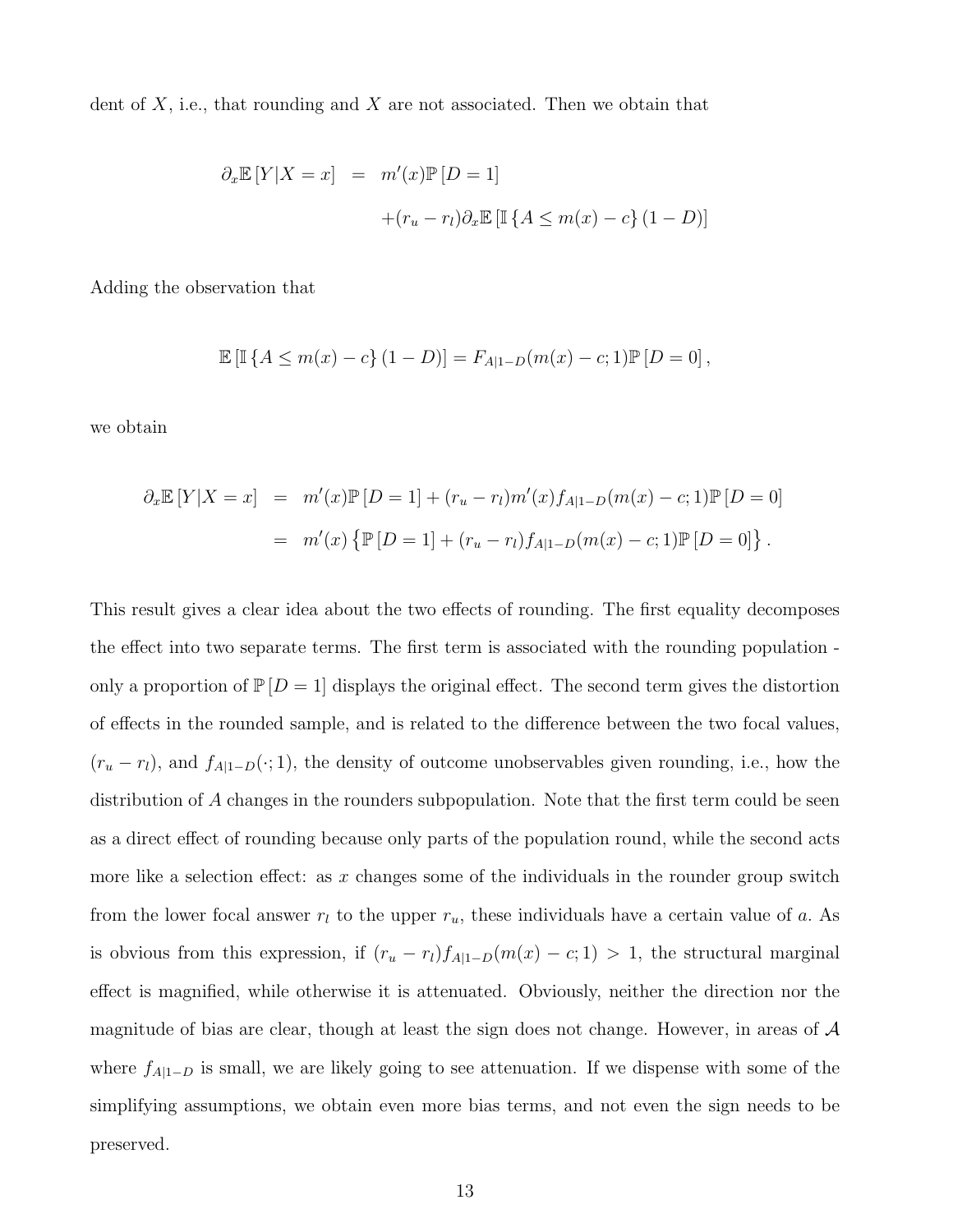Note that just taking the non-rounders does not solve the problem in general, since

$$
\mathbb{E}[Y|X=x, D=1] = \mathbb{E}[Y^*|X=x, D=1] = \mathbb{E}[\phi(x, A)|X=x, D=1],
$$

and hence

$$
\partial_x \mathbb{E}[Y|X=x, D=1] = \mathbb{E}[\partial_x \phi(x, A)|X=x, D=1] + \mathbb{E}[\phi(x, A)\partial_x S|X=x, D=1],
$$

where S is the score  $\log f_{A|X,D}(A; X, 1)$  for the non-rounders. The second term is called the "heterogeneity bias" in Chamberlain (1984). If A is independent of X given  $D$  (which would be implied by joint independence of  $A, D$  from X), the second term vanishes as the score is not a function of x, and the first term becomes  $\mathbb{E}[\partial_x \phi(x, A)|X = x]$ . However, this means that there is no selection effect; the non-rounders are, in terms of their unobservables, like the population at large. Else, the first term will generally depend on  $D$ , and  $S$  will not be zero in general. The decisive issue that clarifies whether we can simply use the non-rounders is hence whether we believe there to be selection, or whether we think of the non-rounders as essentially the same individuals as the rounders, at least in terms of the unobservables that govern the outcome equation. Still, even in the case where we believe there not be a selection issue, throwing away all rounders may be very wasteful in terms of observations, and being able to say something about them may be beneficial.

#### 3.3 How to account for selection induced by rounding

There are many applications where the researcher believes that the non-rounders are a selected sample, and we provide one such example in the application. To deal with this aspect, we make use of an IV identification strategy not unlike LATE, Imbens and Angrist (1994). Borrowing the counterfactual notation  $D_1 = \mathbb{I} \{P(1) < V\}$  and  $D_0 = \mathbb{I} \{P(0) < V\}$ , and noting that the set  $D_0 > D_1$  defines the so-called (subpopulation of) compliers according to our treatment definition, we employ the model as defined in assumption 1. In this setup, we can think of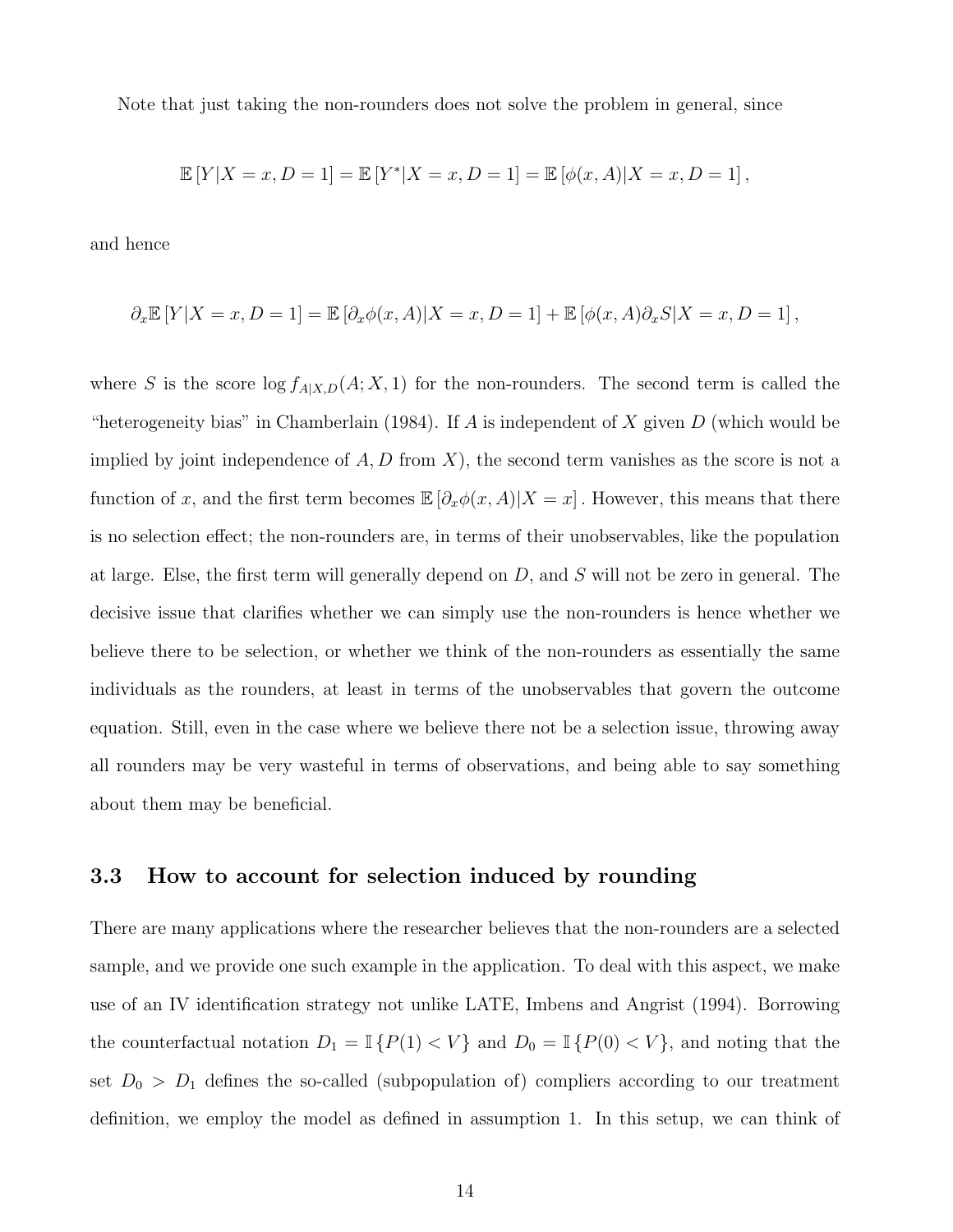rounding as a participation in a treatment, which individuals make in a first stage decision. The causal effect of rounding on the outcome variable is then easily seen to be a conditional  $($ on  $X)$  LATE, i.e.,

$$
\frac{\mathbb{E}[Y|X=x, Z=1] - \mathbb{E}[Y|X=x, Z=0]}{\mathbb{E}[D|X=x, Z=1] - \mathbb{E}[D|X=x, Z=0]} = \mathbb{E}[Y^* - r_l - (r_u - r_l)\mathbb{I}\{Y^* > c\} | X=x, D_0 > D_1],
$$

and whether or not the conditional LATE is zero, i.e., rounding has no effect on the conditional mean on average, depends on whether or not  $\phi(x, A) - r_l - (r_u - r_l) \mathbb{I} \{\phi(x, A) > c\}$  is zero on average for the complier subpopulation.

More interesting than quantifying this effect - and at the center of this paper - is to be able to obtain an unbiased estimate of the average causal effect,  $\partial_x \phi(x, a)$ . By standard arguments from the treatment effect literature, one can show that

$$
\psi_{NR}(x) = \frac{\mathbb{E}[YD|X=x, Z=1] - \mathbb{E}[YD|X=x, Z=0]}{\mathbb{E}[D|X=x, Z=1] - \mathbb{E}[D|X=x, Z=0]}
$$
  
=  $\mathbb{E}[\phi(x, A)|X=x, D_0 > D_1]$   
=  $\mathbb{E}[\phi(x, A)|D_0 > D_1],$ 

because of  $X$  indep of  $V, A$ , implying that

$$
\psi'_{NR}(x) = \mathbb{E}\left[\partial_x \phi(x, A)|D_0 > D_1\right],
$$

is the average causal effect for compliers. This quantity solves the selection problem associated with rounding, and also the direct impact of rounding, but at the expense of throwing away all rounders, potentially a large fraction of the population. The obvious question is then how to use the rounders as well. To this end, we will largely use the specification  $\phi(x, a) = m(x) - a$ , so that

$$
\psi_{NR}(x) = m(x) - \mathbb{E}\left[A|D_0 > D_1\right],
$$

and add the error location normalization  $\mathbb{E}[A|D_0 > D_1] = 0$ .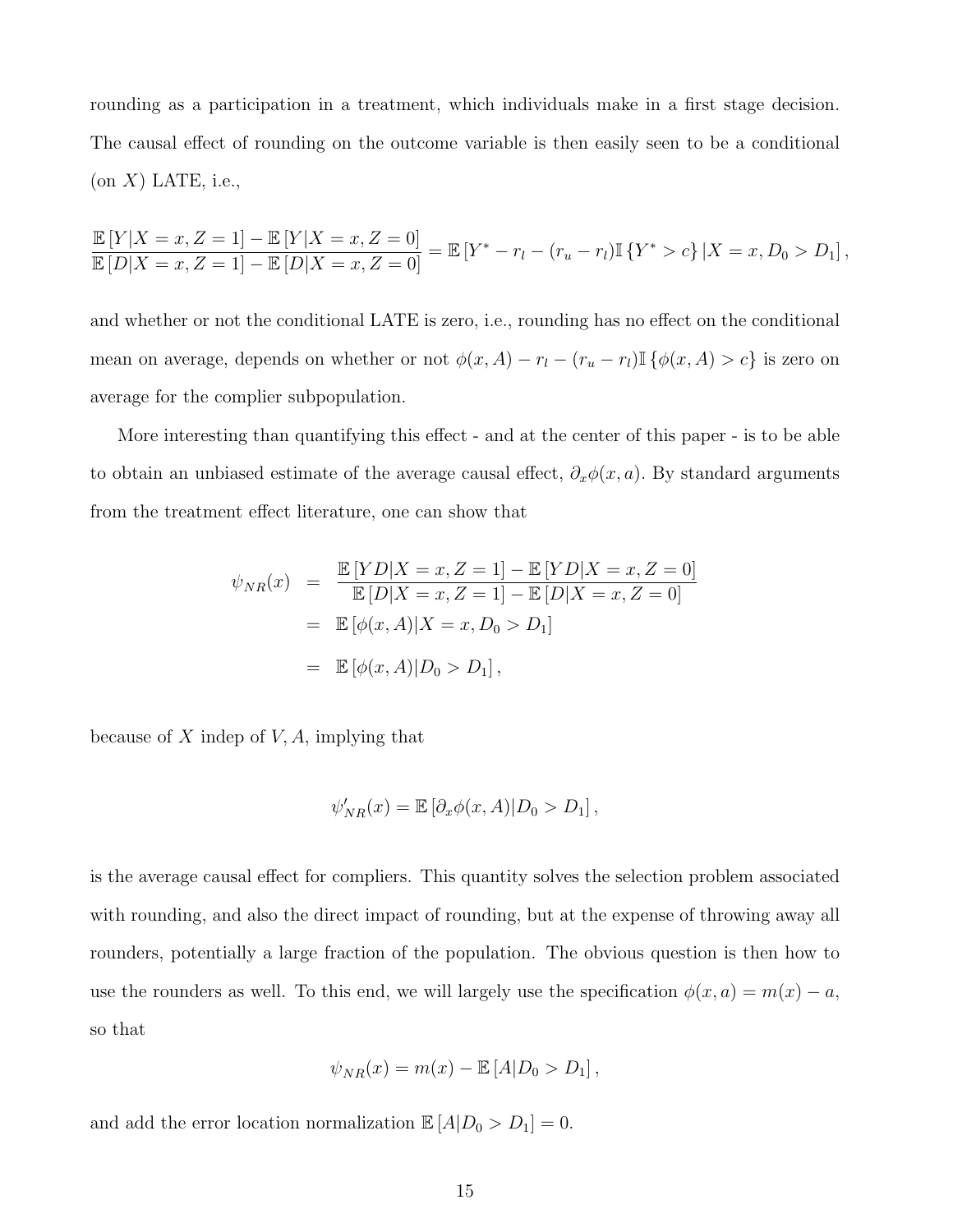#### 3.4 Using the rounders

By similar arguments as in the previous subsection,

$$
\psi_R(x) = \frac{\mathbb{E}\left[Y(1-D)|X=x,Z=1\right] - \mathbb{E}\left[Y(1-D)|X=x,Z=0\right]}{\mathbb{E}\left[D|X=x,Z=1\right] - \mathbb{E}\left[D|X=x,Z=0\right]} = r_l + (r_u - r_l)\mathbb{E}\left[\mathbb{I}\left\{\phi(x,A) > c\right\}|D_0 > D_1\right]
$$

To make further progress, we impose the additional structure,  $\phi(x, a) = m(x) - a$ . We then obtain that

$$
\psi_R(x) = r_l + (r_u - r_l) F_{A|D_0 > D_1}(m(x) - c).
$$

Assuming as above that  $c = (r_u + r_l)/2$ , a known constant, letting  $\tilde{m}(x) = m(x) - c$ , this becomes a standard single index model, i.e.,

$$
\frac{\psi_R(x) - r_l}{(r_u - r_l)} = F_{A|D_0 > D_1}(\tilde{m}(x)).
$$

Usually, identification is resolved at this stage by normalization. We have to be careful at this point, however, because the non-rounders already yield identification of the model. In particular, note that under the specification  $\phi(x, a) = m(x) - a$ , arguments as in the previous subsection yield that  $F_{A|D_0>D_1}(a)$  is identified through

$$
\lambda(x)=\frac{\mathbb{E}\left[\mathbb{I}\left\{Y-m(x)
$$

from the non-rounder sample, and thus can be treated as known. If A is continuously distributed for the compliers, we hence obtain that

$$
m(x) = (r_u + r_l)/2 + F_{A|D_0 > D_1}^{-1} \left( \frac{\psi_R(x) - r_l}{(r_u - r_l)} \right)
$$

in the rounder subsample. This opens up the way for nonparametric estimation, and this is indeed the route that we consider in the application. For more general cases of rounding, however, we suggest a more semiparametric estimator. To understand its' structure, we have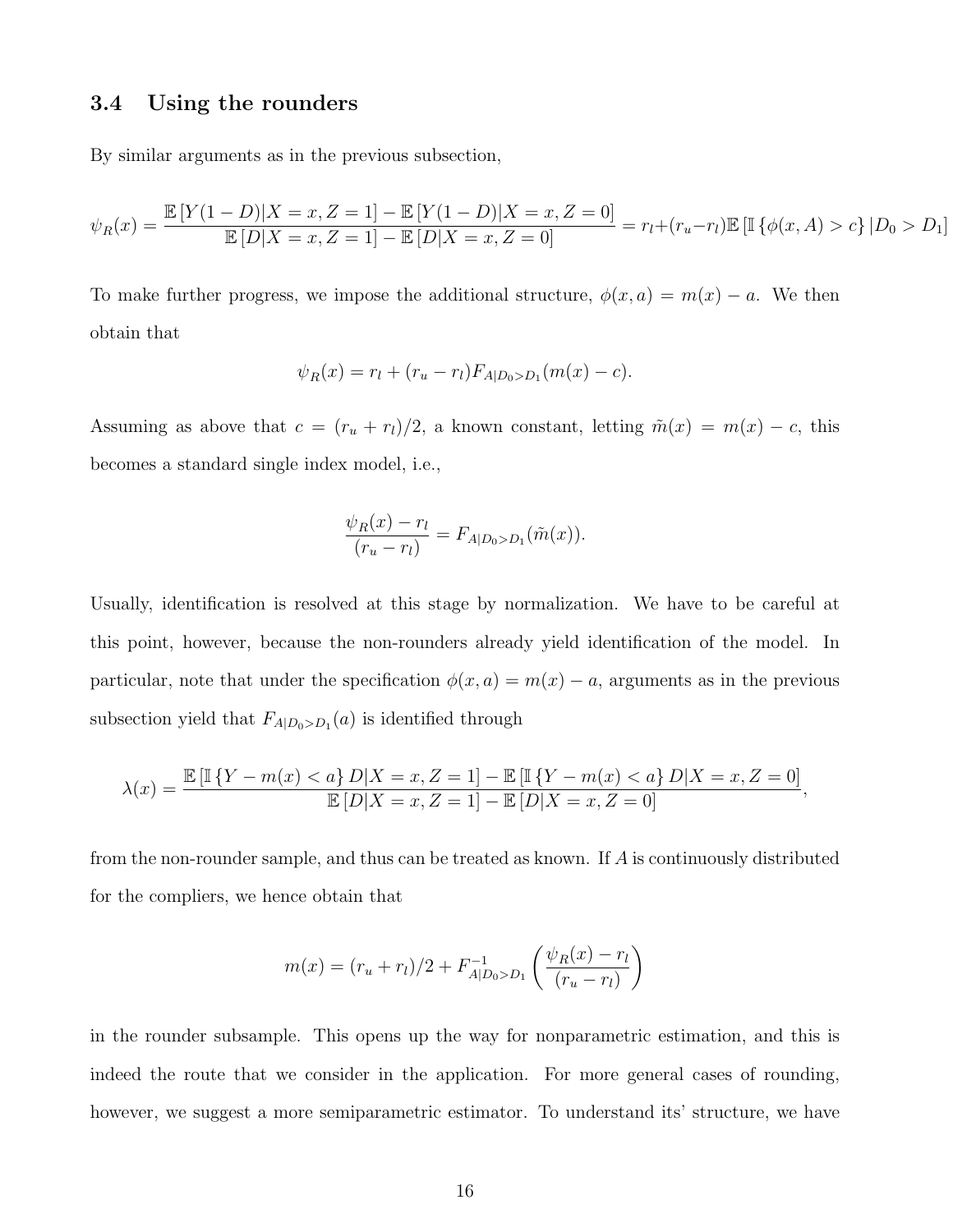to first understand the general structure of identification.

#### 3.5 More than two rounding values, but one degree of rounding

In this subsection, we introduce the first generalization. We allow for more than two focal values, but the degree of rounding stays the same. For instance, individuals round to the values 50, 100 and 150, so the steps between rounded values are known. Observe that the general model structure does not change, i.e, we still have

$$
Y^* = \phi(X, A)
$$
  
\n
$$
D = \mathbb{I}\left\{P(Z) < V\right\}
$$
  
\n
$$
Y = Y^*D + g(Y^*)(1 - D),
$$

but the function  $g(y^*)$  is now given by

$$
g(Y^*) = \sum_{k=0,\dots,K} r_k \mathbb{I} \left\{ Y^* \in I_k \right\},\
$$

where  $I_0 = (-\infty, y_1)$ ,  $I_K = [y_K, \infty)$ , and for  $k = 1, ..., K - 1$ , we have  $I_k = [y_k, y_{k+1})$ . Moreover, note that  $y_k - y_{k-1} = c$ , where c is known constant, independent of k (in our example, 50), and note that  $r_k = (y_{k+1} + y_k)/2$ ,  $r_0 = r_1 - c$ , and  $r_K = r_{K-1} + c$ . Finally, for ease of notation, we choose the specification  $\phi(x, a) = \mu(x) + a$ , which is without loss of generality compared to the previous section, and just employs a different normalization.

We first note, that the analysis of nonrounders does not change, including the fact that (and the means by which) we can obtain  $F_{A|D_0>D_1}$ . Next, for the rounders, we obtain again by standard arguments, that

$$
\psi_R(x) = r_K + \sum_{k=1,\dots,K-1} (r_{k+1} - r_k) F_{A|D_0 > D_1}(r_k - m(x))
$$
  
=  $r_K + c \sum_{k=1,\dots,K-1} F_{A|D_0 > D_1}(r_k - m(x)),$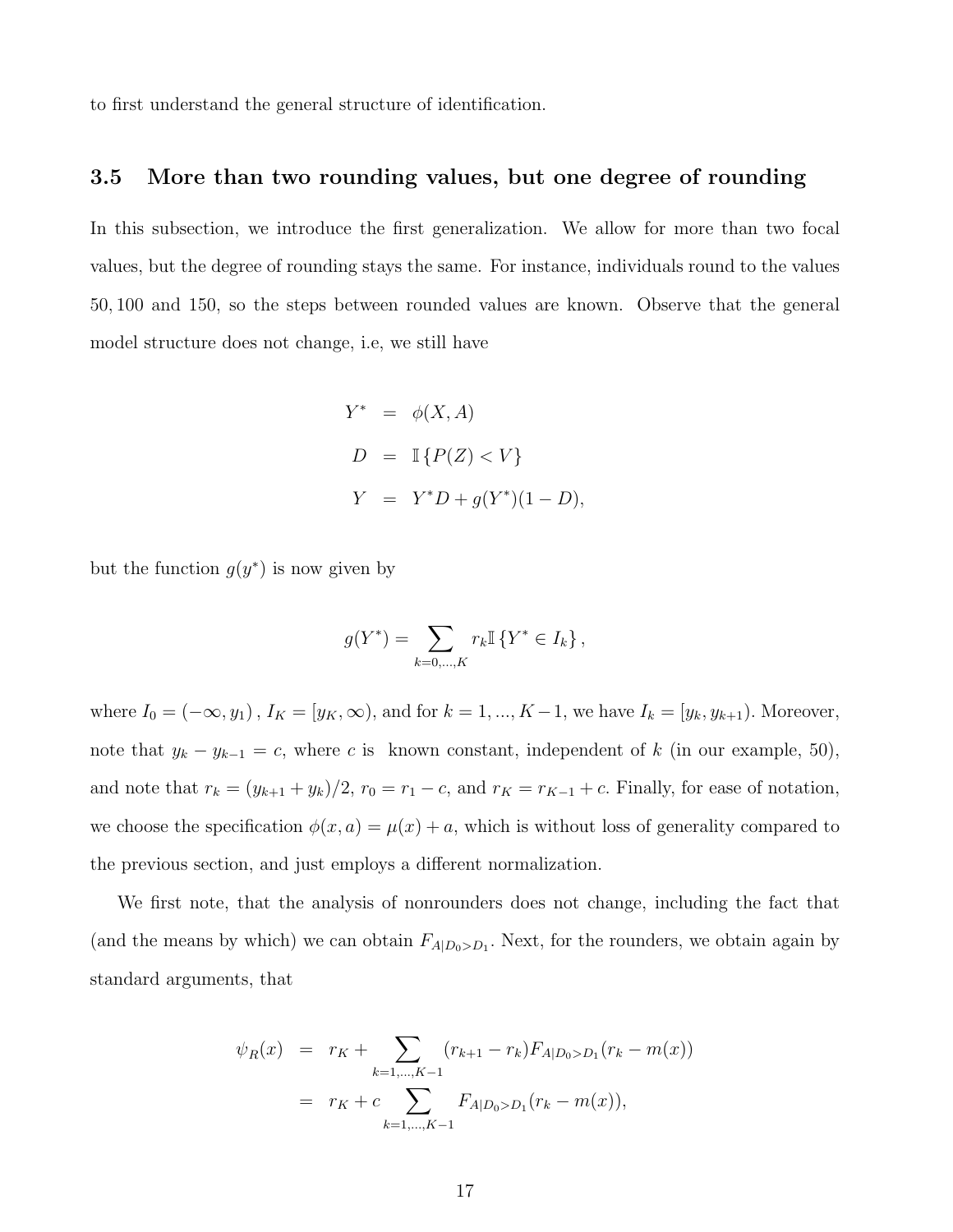implying that

$$
\frac{\psi_R(x) - r_K}{c} = \sum_{k=1,\dots,K-1} F_{A|D_0 > D_1}(r_k - m(x)).
$$

Since all of these objects are known  $(r_K$  and c), or identified from data  $(\psi_R, F_{A|D_0>D_1})$ , it gives us a second, usually numerical, way to solve for  $m(x)$ . We can use this result to estimate m.

Finally, what if people round to different degrees, e.g., part of the population do not round at all, some round to the nearest 10, some to the nearest 50? Obviously, this complication corresponds to multiple treatment with endogeneity. We conclude from the analysis of Imbens and Angrist (1995) that there is no good solution in this setup, which is why we defer this topic until further progress has been made in the treatment effects literature.

### 3.6 Using the entire sample in a semiparametric estimator

While this shows identification using information from both rounded and nonrounded observations as embodied in  $\psi_R$  and  $\psi_{NR}$  in a nonparametric fashion, we now propose to use a parametric specification, i.e.,  $m(x) = x'\theta_1$ . Note that

$$
\psi_{NR}(x;\theta_1)\mathbb{P}(NR) + \psi_R(x;\theta)(1-\mathbb{P}(NR)),
$$

where  $\mathbb{P}(NR)$  is the fraction of nonrounders in the population, and

$$
\psi_R(x,\theta) = r_K + c \sum_{k=1,\dots,K-1} G(r_k - x'\theta_1; \theta_2),
$$

and G is a parametric cdf, e.g., probit (normal cdf) with parameter  $\theta_2$ . The estimators are then obtained as minimizers of the distance between nonparametric estimates of  $\psi_{NR}$  and  $\psi_R$ and this expression, i.e.

$$
\hat{\theta} = \arg \min_{\theta \in \Theta} \{ \int \left( \hat{\psi}_{NR}(x) - x'\theta_1 \right)^2 \pi(NR) + \left( \hat{\psi}_R(x) - r_K + c \sum_{k=1,\dots,K-1} G(r_k - x'\theta_1; \theta_2) \right)^2 (1 - \pi(NR)) f_X(x) dx \}
$$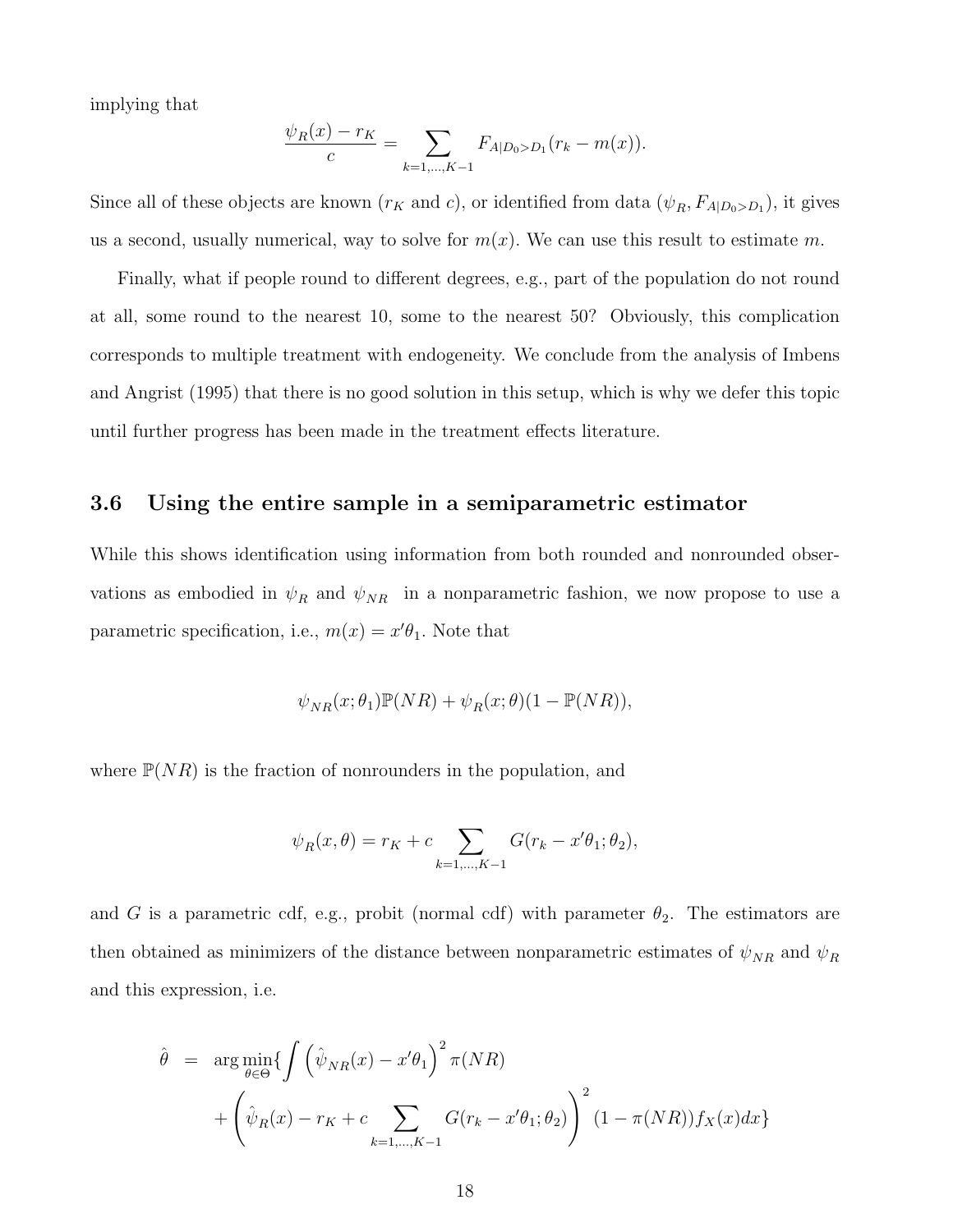where  $\pi(NR)$  is the fraction of nonrounders in the sample.

# 4 Application: Correcting for rounding in consumer demand

### 4.1 A quick comparison with the literature

Applications involving consumer demand have a long history in economics, and date back at least to the early work of Stone (1954). Key milestones were the (parametric) flexible functional forms demand systems (e.g., the Translog, Jorgenson et al.,1980; the Almost Ideal, Deaton and Muellbauer, 1980; and the extension by Blundell, Banks and Lewbel, 1996). Most of these approaches use budget shares, i.e., they divide the expenditure for a given product by the total expenditure for all nondurable products. The same is true for nonparametric approaches that are close to our model, because they involve heterogeneity in an explicit fashion, e.g., Lewbel (2001) and Hoderlein (2011). Since the divisions by total expenditure have the tendency to obscure rounding, like in the early work of Stone (1954) and Jorgenson et al (1982), we use total expenditure. To the best of our knowledge, there are no papers in consumer demand that attempt to correct for rounding; as already mentioned, it is standard practice to form budget shares and subsequently ignore the problem. Since we focus on food consumption outside the home, however, our result can be compared with many papers. A common finding is that this aggregate good is a luxury, see, e.g., Lewbel (1999) for an overview. Hence, we expect similar quantitative results.

## 4.2 Data and data clearance

To illustrate our method, we use data from the Health and Retirement Study (HRS) and from the Consumption Activity Mail Survey (CAMS). The HRS is a longitudinal panel study that biennially surveys a representative sample of US-Americans aged 50+. The HRS collects information on various topics of US daily life, including health and cognition, income and ex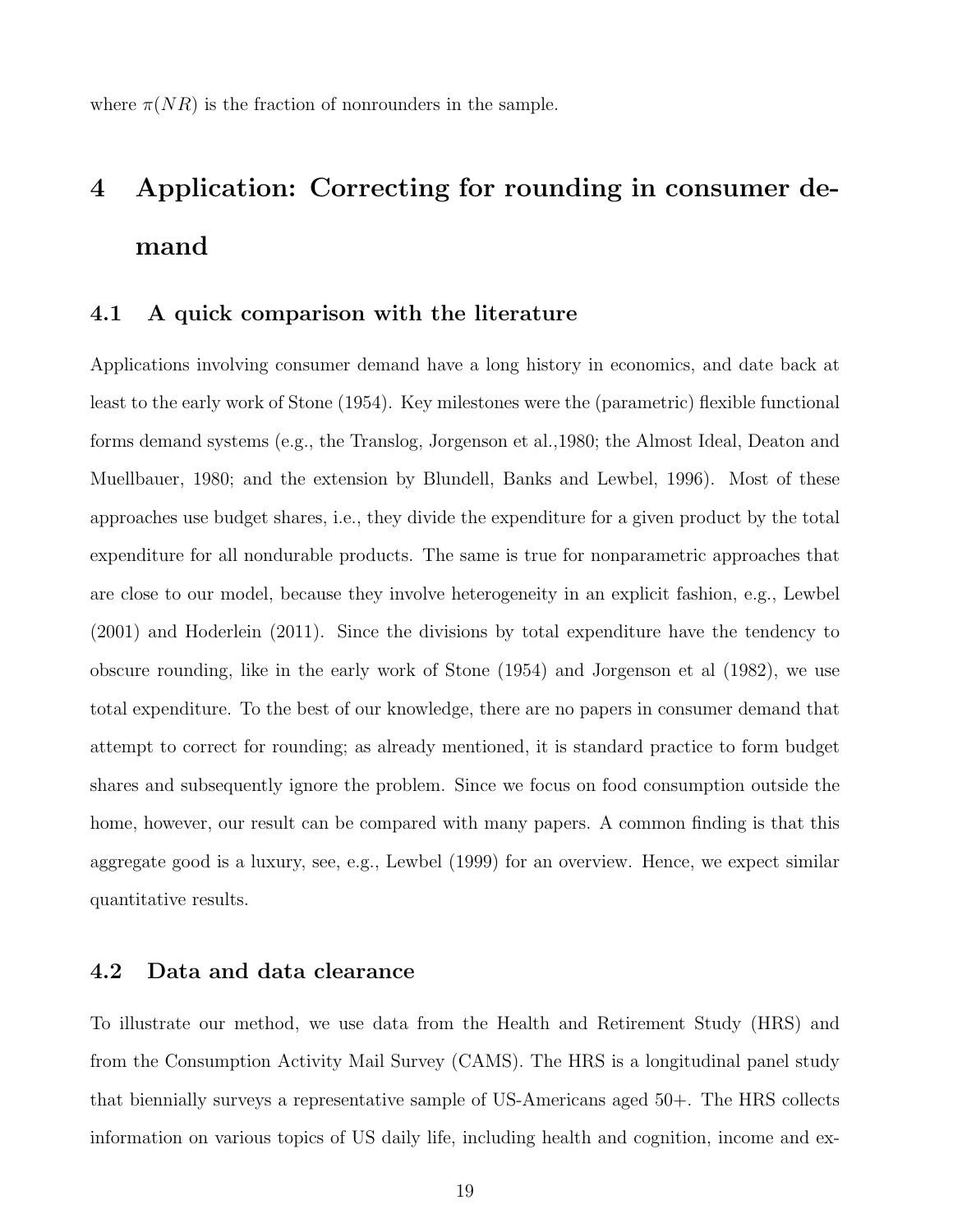penditures. In off years, the HRS collects information on household consumption and spending in a supplemental survey, the Consumption and Activities Mail Survey (CAMS). Both data sets have been used before for the analysis of self-reporting errors in surveys (see Manski and Molinari, 2010; Hoderlein and Winter, 2010). We analyze data from the 2006 wave of the HRS, and from the 2007 wave of CAMS. In 2006, the HRS interviewed 18,469 individuals from 12,288 households, and 4,572 individuals (3,392 households) were also participating in the CAMS survey 2007.

In this application, the outcome of interest is the self-reported amount that respondents spend per week on eating food outside home, which is our Y variable. The variable is elicited in the following way: "About how much do you (and other family members living there) spend eating out in a typical week, not counting meals at work or at school?". Memorizing the exact quantity in an interview situation requires a considerable amount of effort. Thus, instead of reporting exact expenditures, respondents may decide to facilitate the answering process and provide a rounded value. Depending on the true latent amount of these expenditures people may round to different focal values such as 10, 25, 50, 100, 150 and so on. This implies that respondents use different rounding strategies e.g. multiple of USD 50 for different expenditure levels.

We restrict the sample to only individuals who report food outside expenditures between USD 25 and USD 125 for several reasons. First, by only considering focal values of USD 50 and USD 100 we reduce the complexity involved by different rounding strategies, e.g. rounding to a multiple of 10. Such respondents may use strategies which is beyond the scope of our theoretical model. An extension of the model that deals with multivariate rounding strategies is a topic for future research. Second, our range of values excludes the possibility to round down to zero expenditures, preventing us from running into additional selection issues between the two populations. Third, most data lie between USD 20 and USD 100 (see figure 1). Using the entire range of data implies that we do not have enough nonrounder observations for high expenditure levels. The range of values between 25 and 125, however, provides sufficient data points to make the rounder and the nonrounder population comparable to each other.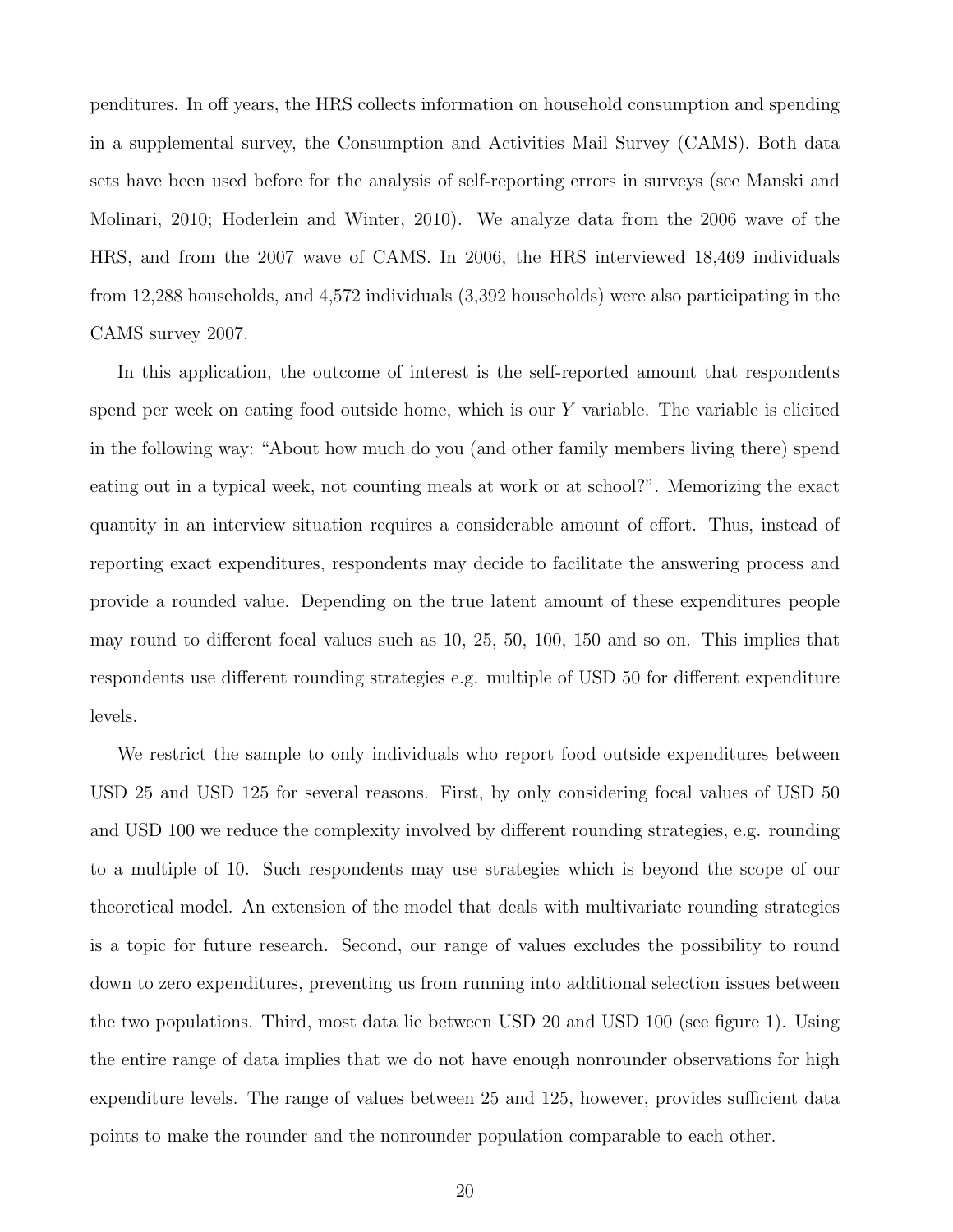The rounding mechanism which is assumed in our model is as follows: A respondent strictly rounds up to the value of 50 if the true value for food expenditures lies in the interval [26, 49], and she rounds off for true values of [51, 75]. Using the identical strategy reporting food expenditures of 100 is the result of rounding up for values [76, 99] or rounding off for values [101, 125]. For a true, latent value between  $r_l = 50$  and  $r_u = 100$ , the decision for rounding up or off is made at the threshold value  $c = \frac{r_l + r_l}{2} = 75^5$ .

In terms of the causal explanatory variable in whose effect we are interested in, a subset of X in our notation, we use log total weekly expenditure, again in line with the literature (see Lewbel (1999)). We drop outliers in total weekly spending reports (upper and lower 0.2% percentile). In order to control for household characteristics, we compute an indicator from valid reports on the respondents' marital status, race, gender, age and labor force status<sup>6</sup>. As a third control, we include the total interview time in our analysis. Eventually, we obtain an analytic sample of 2,467 individuals. These three variables together form the set of explanatory variables, i.e.,  $X$  in our notation. A would then be unobserved heterogeneity that shifts the causal relationship.

As introduced in the section before, D denotes the treatment indicator for non-rounding. It takes the value 1 if an individual reports any exact value but the focal values 50 and 100, and is zero otherwise. Rounding is not exogenously determined but the result of a decision process, leading to a selection bias. We instrument the treatment by exploiting a unique feature of our data. In 2006, the HRS randomly assigns respondents to a module on physical health measures and biomarkers, such as blood samples or high blood measures. While about 50 percent of the respondents participate in this module in 2006, the other 50 percent received the identical module in 2008. This induces extra time to the total interview time, thus increasing the respondents' costs of memorizing the exact value of weekly food expenditures. The additional costs may decrease the amount of information provided by respondents. Accordingly, respondents who entered the module on physical health measures in 2006 are assumed to hold a higher

<sup>5</sup>We neglect the case of USD 50 or USD 100 being exact expenditures for food outside home.

<sup>6</sup>Dimensionality of the single covariates is reduced by conducting a principal component analysis, providing us with a single continuous measure of household characteristics.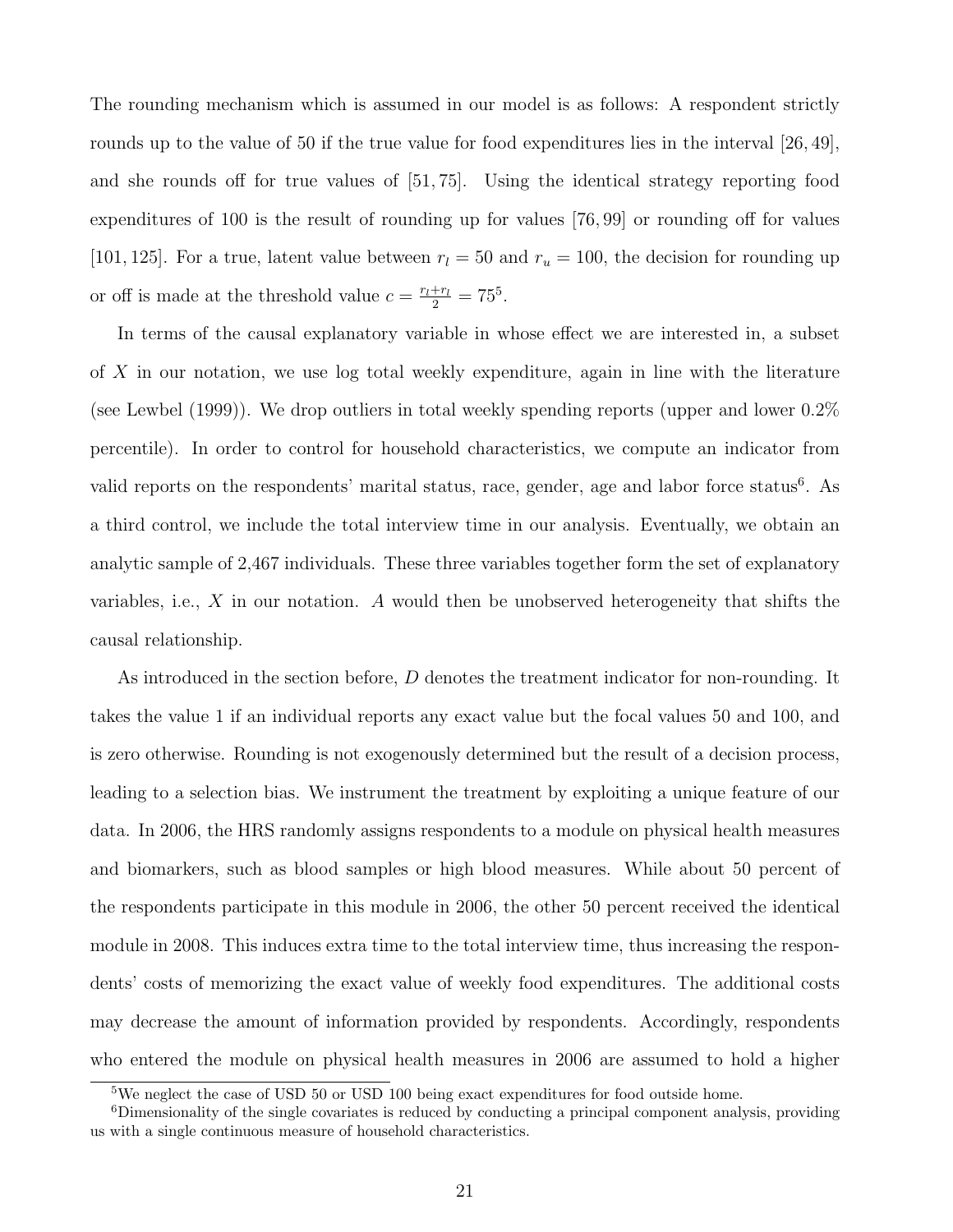probability of rounding in food expenditures in 2006 than those who receive the module two years later<sup>7</sup>. This defines our instrument  $Z$ , and since the allocation was random, we feel that the exogeneity assumption is well justified.

### 4.3 Econometric specifications

To formalize this issue, we use precisely the specification outlined in assumption 1 in conjunction with the other assumptions. We then use this structure to correct for the influence of selection associated with rounding by first estimating the structural function

$$
\psi_{NR}(x) = \frac{\mathbb{E}[YD|X=x, Z=1] - \mathbb{E}[YD|X=x, Z=0]}{\mathbb{E}[D|X=x, Z=1] - \mathbb{E}[D|X=x, Z=0]}
$$

All conditional expectations in this expression are estimated by nonparametric local linear regressions, using a second order Gaussian Kernel<sup>8</sup>. More specifically, we first split the sample according to whether respondents participated in the 2006 module of health measures and biomarkers,  $Z = 1$ , or not,  $Z = 0$ , and then apply local polynomial regression, using  $\widetilde{Y}_{NR} = YD$ (and analogously  $\widetilde{Y}_R = Y(1-D)$  later for  $\psi_R(x)$ ) as new dependent variables. The estimates for  $\psi_{NR}(x)$  are then obtained by forming the ratio of the numerator and the denominator at a grid of x-values containing 45 values for log total spending, and at the sample mean of household characteristics and the total interview time. Clearly, the estimation of  $\psi_{NR}(x)$  is based on the entire sample of HRS respondents, rounder and nonrounders. For the sake of brevity, because we have only nonzero values for nonrounders in this expression, we refer to estimates of  $\psi_{NR}(x)$ as to nonrounder regressions, while we define estimates for  $\psi_R(x)$  as rounder regressions. As regards the details of  $\hat{\psi}_{NR}(x)$ , the selected bandwidths are provided by table 1.

This provides us with an estimate for the structural demand function m, using  $\hat{m} = \hat{\psi}_{NR}(x)$ .

The estimation of  $\hat{\psi}_R(x)$  proceeds analogously. However, for the estimation of m using the rounders equation, as outlined in section 3.4 we require first an estimate of  $F_{A|D_0>D_1}(a)$ . This is

<sup>&</sup>lt;sup>7</sup>It is important to note that the physical health measures were taken before respondents were asked about their weekly food expenditures.

<sup>8</sup>Nonparametric estimation was performed using the "np" package for the statistical software R (Hayfield and Racine, 2008).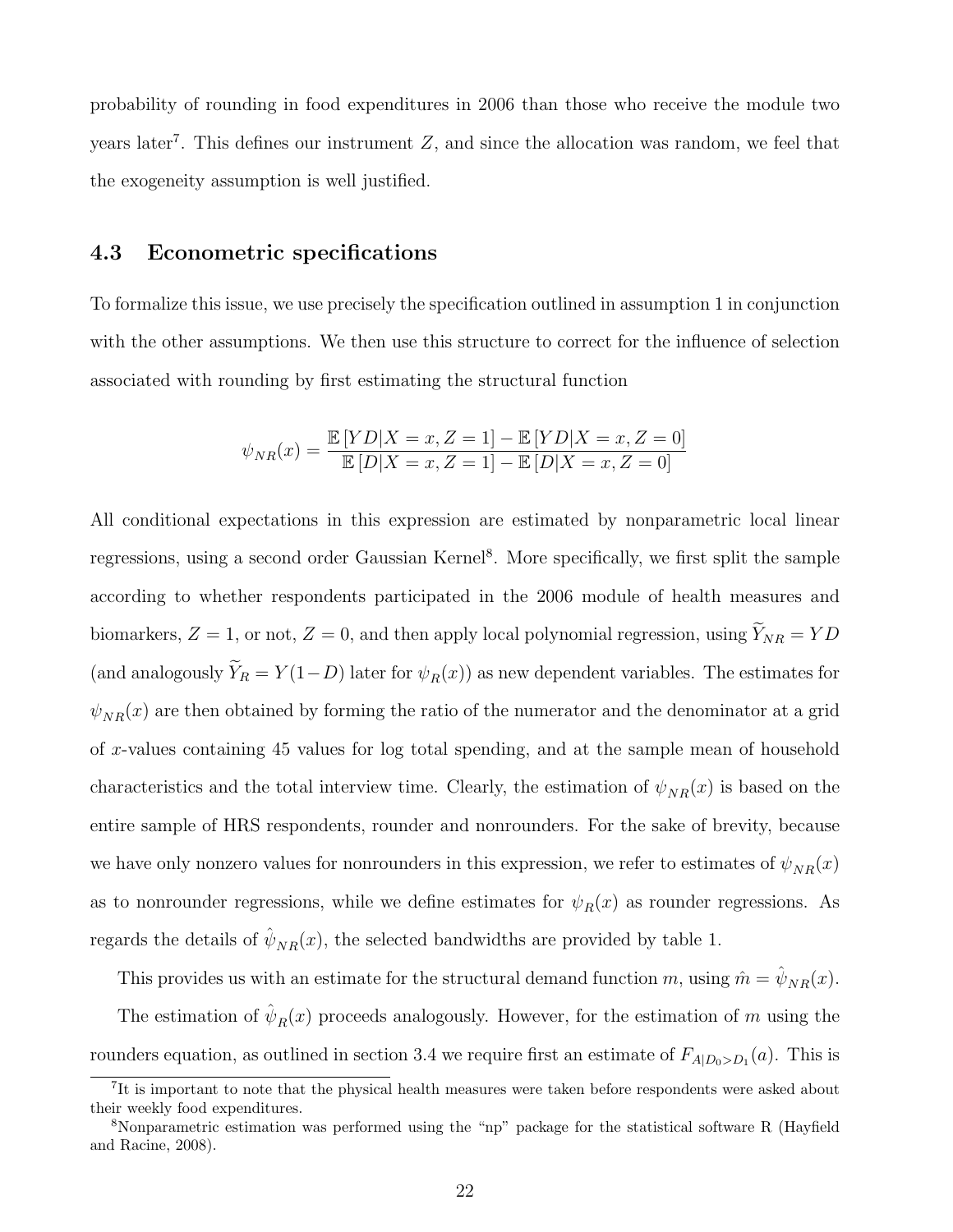Table 1: Bandwidth selection for the nonparametric estimation of  $\psi_{NR}(x)$ 

|                      | log total spending | HH characteristics | total interview time |
|----------------------|--------------------|--------------------|----------------------|
| $E(YD X=x, Z=1)$     | 2.00               | 1.30               | 1300                 |
| $E(YD X = x, Z = 0)$ | 2.40               | 2.20               | 2100                 |
| $E(D X=x, Z=1)$      | 1.80               | 0.70               | 1600                 |
| $E(D X=x, Z=0)$      | 1.9040             | 1.20               | 2800                 |

straightforwardly obtained from the residuals in the nonrounders regression, i.e., using the fact that  $\hat{m} = \hat{\psi}_{NR}$ , we calculate  $Y_i - \hat{\psi}_{NR}(X_i) = \hat{A}_i$ , providing us with the sample residual distribution. Using the values of equispaced five percent percentiles,  $a_k = 5, 10, 15, ..., 85, 90, 95$ , as thresholds, we compute 19 dummy variables which take the value zero as long as the individual residual value  $\hat{A}_i$  is absolutely larger than the percentile residual value  $a_k$ . Multiplying with the treatment dummy D allows us to estimate  $\hat{\lambda}(x) = \hat{\lambda}_{a_1}(x), \hat{\lambda}_{a_2}(x), \dots, \hat{\lambda}_{a_{19}}(x)^9$ . Using the results of the rounder regression, the focal values  $r_l = 50/r_u = 100$ , and the threshold value  $c = \frac{r_l + r_u}{2} = 75$ , we transform each value of  $\hat{\psi}_R(x)$  to a probability value and map this to the corresponding percentile value of the unobserved heterogeneity distribution  $F_{A|D_0>D_1}$ . Finally, we compute

$$
\hat{m}_R(x) = (r_u + r_l)/2 + \hat{F}_{A|D_0 > D_1}^{-1} \left( \frac{\hat{\psi}_R(x) - r_l}{(r_u - r_l)} \right)
$$

#### 4.4 Empirical Results

We start by considering figure 2, which illustrates the first stage results. It shows estimates of  $E(D|X=x, Z=0)$  and  $E(D|X=x, Z=1)$ , which are the building block for the difference  $E(D|X=x, Z=1) - E(D|X=x, Z=0)$  in the denominator. The solid line corresponds to respondents who receive the module on physical health measures and biomarker in 2008. For this group of respondents the probability of reporting an exact value is always higher than for the other group. The differences between the two estimates is negative and between 5–12 percent, depending on the level of total weekly expenditures. It suggests that the extra interview time devoted to this module increases the probability of reporting rounded values which is consistent

<sup>&</sup>lt;sup>9</sup>As for the estimation of the structural function we use a nonparametric local linear estimator with a second order Gaussian Kernel. The bandwidth values of the denominator are the same as in table 1. For each  $\lambda_{a_k}$  with  $k = 1, \ldots, 19$  an arbitrary bandwidth was selected.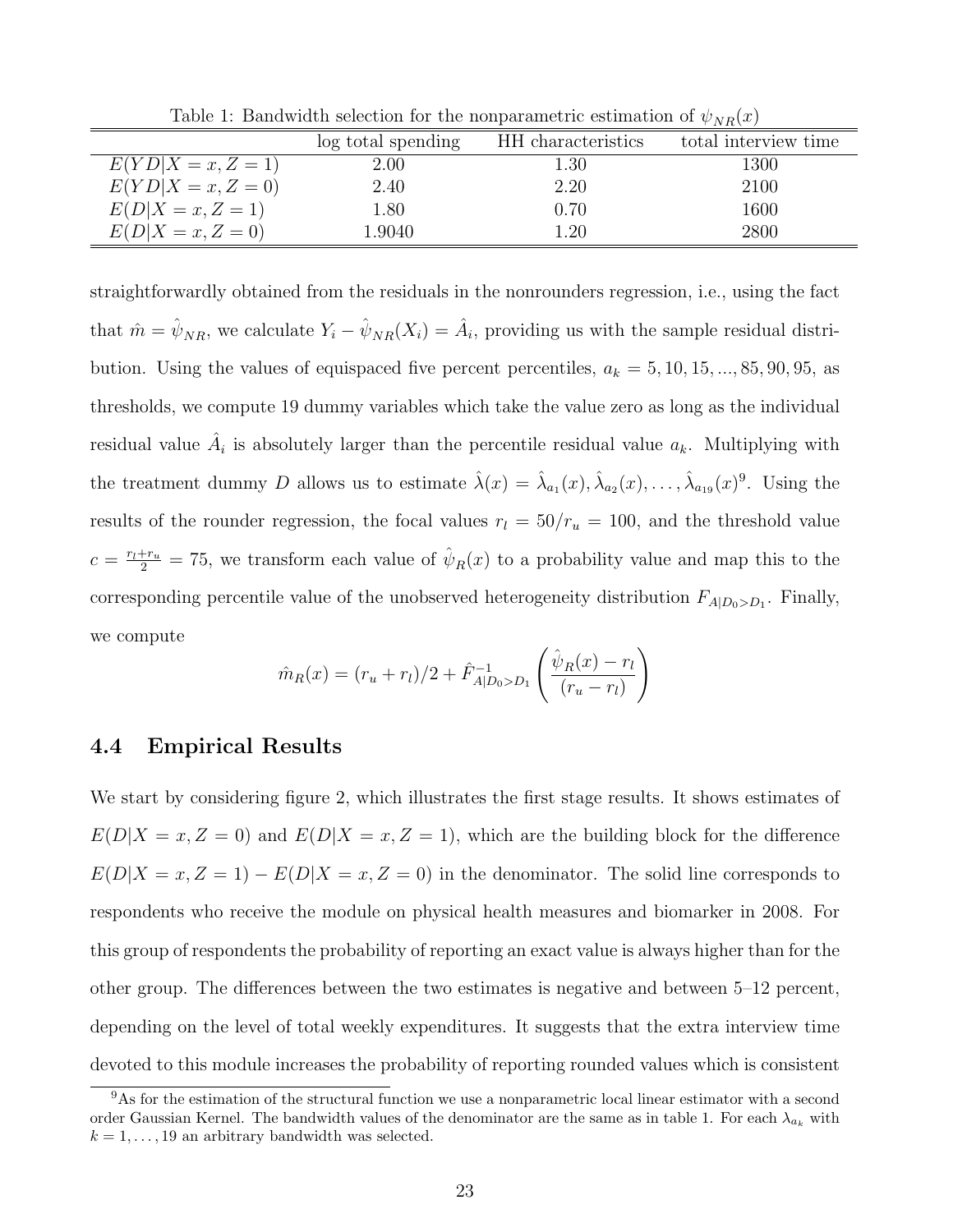



Figure 2: First stage results from nonparametric regression on the probability of not rounding

with our assumption of increasing costs of memorizing. Moreover, it also shows that higher total expenditures, which are associated with higher life cycle income, increase the probability of rounding as well, indicating higher opportunity costs (recall that we are conditioning on socio-economic characteristics such as education). The decrease in the difference between the two probabilities makes sense as well, if one assumes decreasing marginal effects of opportunity costs. Finally, note also that our instrument is quite informative, as the relative magnitude of the change is reasonably large (e.g., an decrease in the probability from 0.85 to 0.75 is substantial).

We next move to the results that show  $\hat{\psi}_{NR}$  and  $\hat{\psi}_R$ . Both, the denominator and the numerator take negative values, so that  $\hat{\psi}_{NR}$  and  $\hat{\psi}_R$  are strictly positive. Note that under our assumptions, the former provides and estimate of the structural function  $m$ , while the latter does not have a structural interpretation. It is hence instructive to look at the two graphs in comparison. The left graph in figure 3 shows the results of the nonrounder regression. For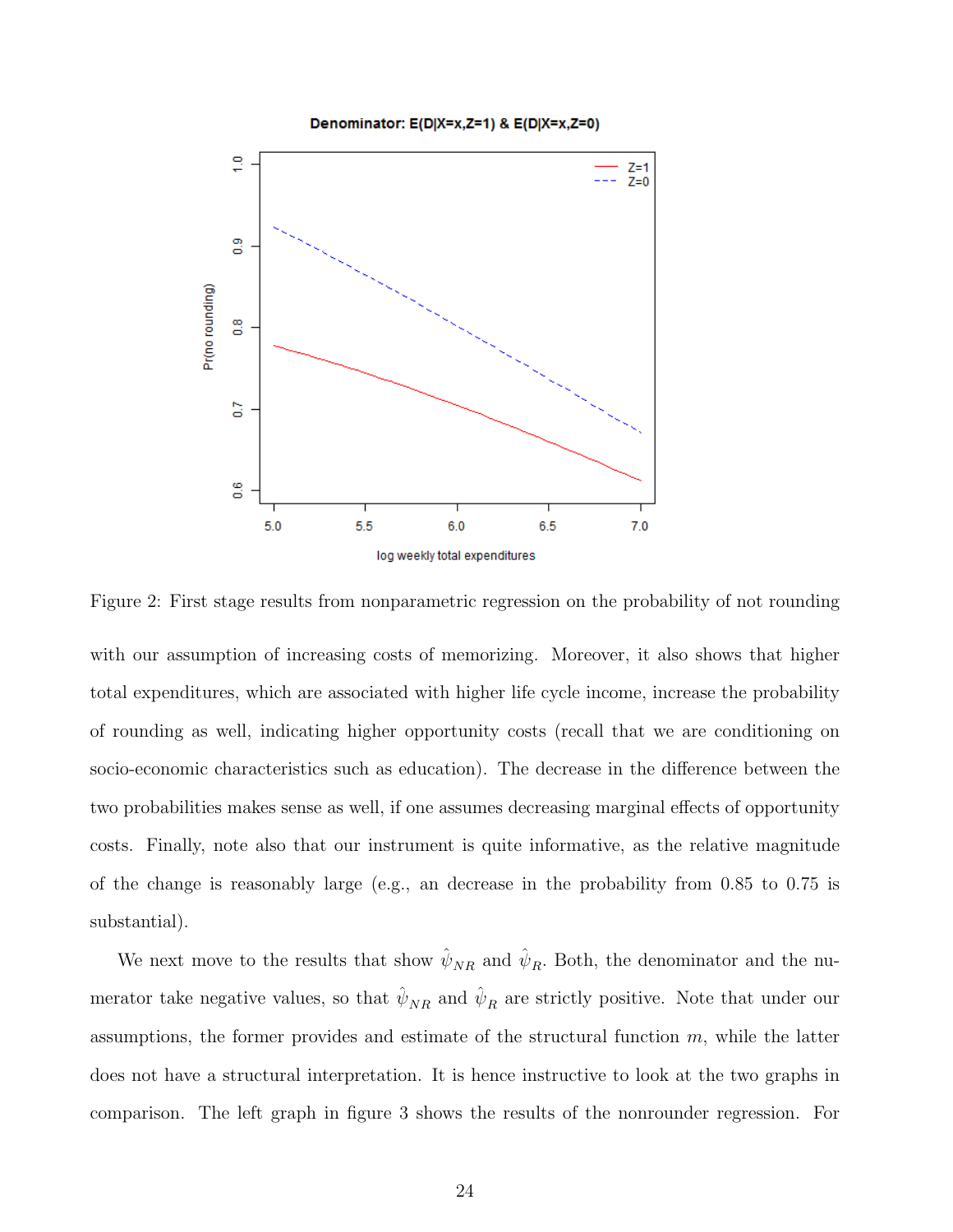

Figure 3: Results nonparametric (non)rounder regressions

low expenditures the amount spent on food outside home raises only moderately with an one percent increase in total expenditures. In contrast, the reaction of food expenditures to an one percent increase in total expenditures is very strong for high total expenditures. Altogether, the estimated function  $\hat{\psi}_{NR}$  indicates that the demand for food outside home increases more than proportionally with raising total expenditures. Thus, eating outside home can be characterized as a luxury good, which makes a lot of sense and is in line with other findings in the literature, see Lewbel (1997). Note that in our framework  $\hat{\psi}_{NR}(x)$  has a structural interpretation since it solves the selection problem associated with rounding and is not affected by the direct impact of rounding. However, the disadvantage is that the rounder information is not properly used<sup>10</sup>.

From the right graph in figure 3 it becomes clear that the estimation of the relationship between weekly expenditures for eating outside home and log total weekly expenditures is different for the rounder regression. First, the values of  $\hat{\psi}_R(x)$  range between roughly 55 and 70, while the range for  $\hat{\psi}_{NR}(x)$  is roughly between 30 and 65. Second, the functional form is almost linear, indicating that  $\hat{\psi}_R(x)$  does not identify the structural relation between food spending and total expenditures in the rounder sample. This illustrates nicely that even accounting for the selection effect of rounding, there is a pronounced difference between  $\hat{\psi}_R(x)$  and the

<sup>&</sup>lt;sup>10</sup>The fraction of rounder is significant. In our empirical example dropping rounders corresponds to excluding about 33 percent of the sample, raising general concerns of representativeness.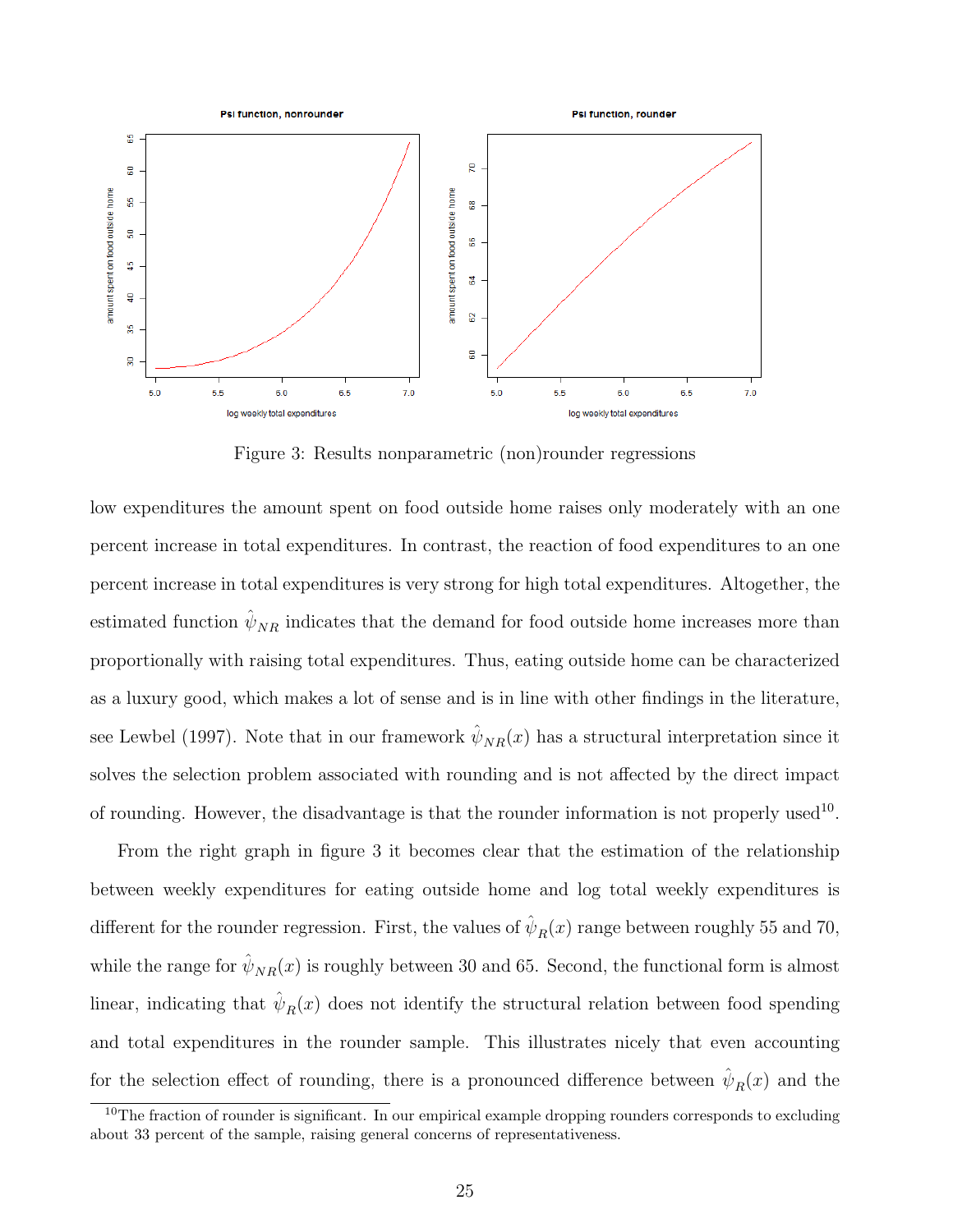structural function which is due to the bias associated with rounding: Since the estimate is a weighted average of the values of the rounded observations, i.e., 50 and 100, it is bound to be confined to lie in this interval (as would any mean regression). However, the estimate of the structural function  $\hat{m} = \hat{\psi}_{NR}$  reveals that there are far more observations that are actually rounded up to 50 (from below), then rounded off to 50 (or to 100), especially at lower incomes. As such, we have a sizable distortion in particular at the lower end, which also conflicts with the character of eating outside home as a luxury good. Indeed, if  $\hat{\psi}_R(x)$  is true consumers would almost uniformly spend around 65 USD a week, even if their income triples. This illustrates nicely that the rounders results cannot be used directly, and motivates the need for a procedure like the one advocated in this paper.



**Psi function** 

Figure 4:  $\hat{m}(x)$  and  $\hat{\psi}(x)$ , with 95% c.i. for nonrounder regression

We now turn to the estimation of m using the nonrounders regression  $\hat{\psi}_R(x)$  in the way outlined in the previous subsection. Figure 4 presents the corrected function  $\hat{m}(x)$ , and the results of the nonrounder regression as well as the naive bootstrap 95 percent confidence inter-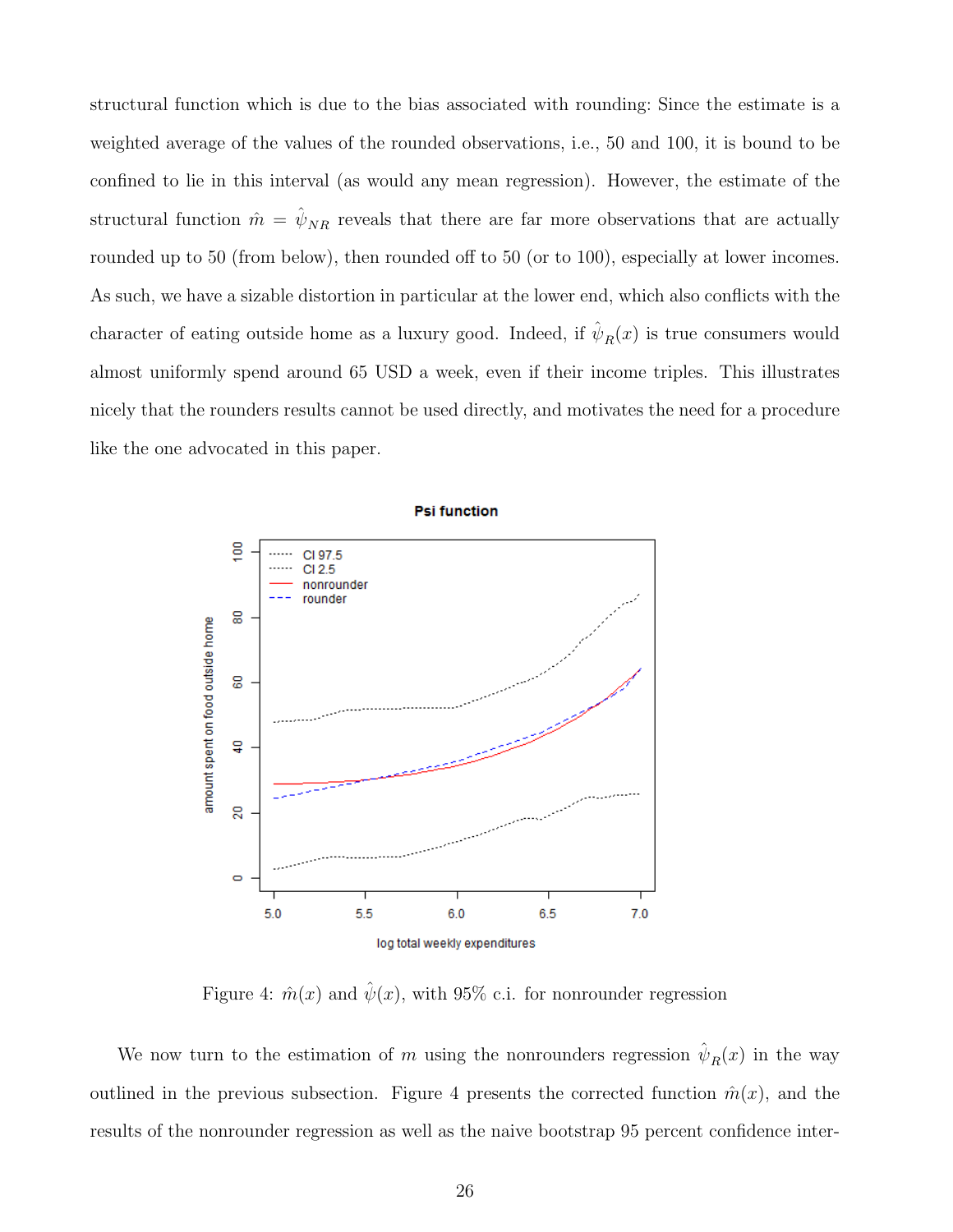vals for  $\hat{\psi}_{NR}(x)^{-11}$ . The results show that the proposed correction method that employs the estimated cdf of the residuals, produces coherent results: The estimated relationship between spending for food outside home and total weekly expenditures, as expressed by  $\hat{\psi}_{NR}$ , is very close to the relationship from the rounder regressions, and – together with economic plausibility arguments – raises the confidence that the result really displays the structural relationship. A final estimate of  $m$  may be obtained as a pointwise weighted average of these two regressions with weights that are inversely related to the pointwise variance, but since they do not differ much, we desist from displaying this here.

# 5 Conclusion

This paper introduces a flexible framework that allows to consider both the selection and the information reduction aspect of rounding in survey responses. We provide a formal model that explains why individuals round. The model introduces a structural Roy-type cost-benefit analysis, which suggests the use of cost factors as instruments in a threshold crossing treatment effects approach. We develop this approach by showing identification first in the simplest and stylized case and then extend our insights to a more realistic setting. Finally, we apply our approach to a consumer demand problem.

An open issue in this framework is how to deal with different degrees of rounding, which corresponds to the multivalued treatment case. Since this case is poorly understood in the treatment effects literature, we presume that a general partial identification approach may be pursued in our setup as well.

<sup>&</sup>lt;sup>11</sup>Confidence intervals of  $\hat{\psi}_{NR}(x)$  are computed by bootstrap resampling (100 times). We trim the denominator in the bootstrap estimations against zero, using a cut off value of 0.05.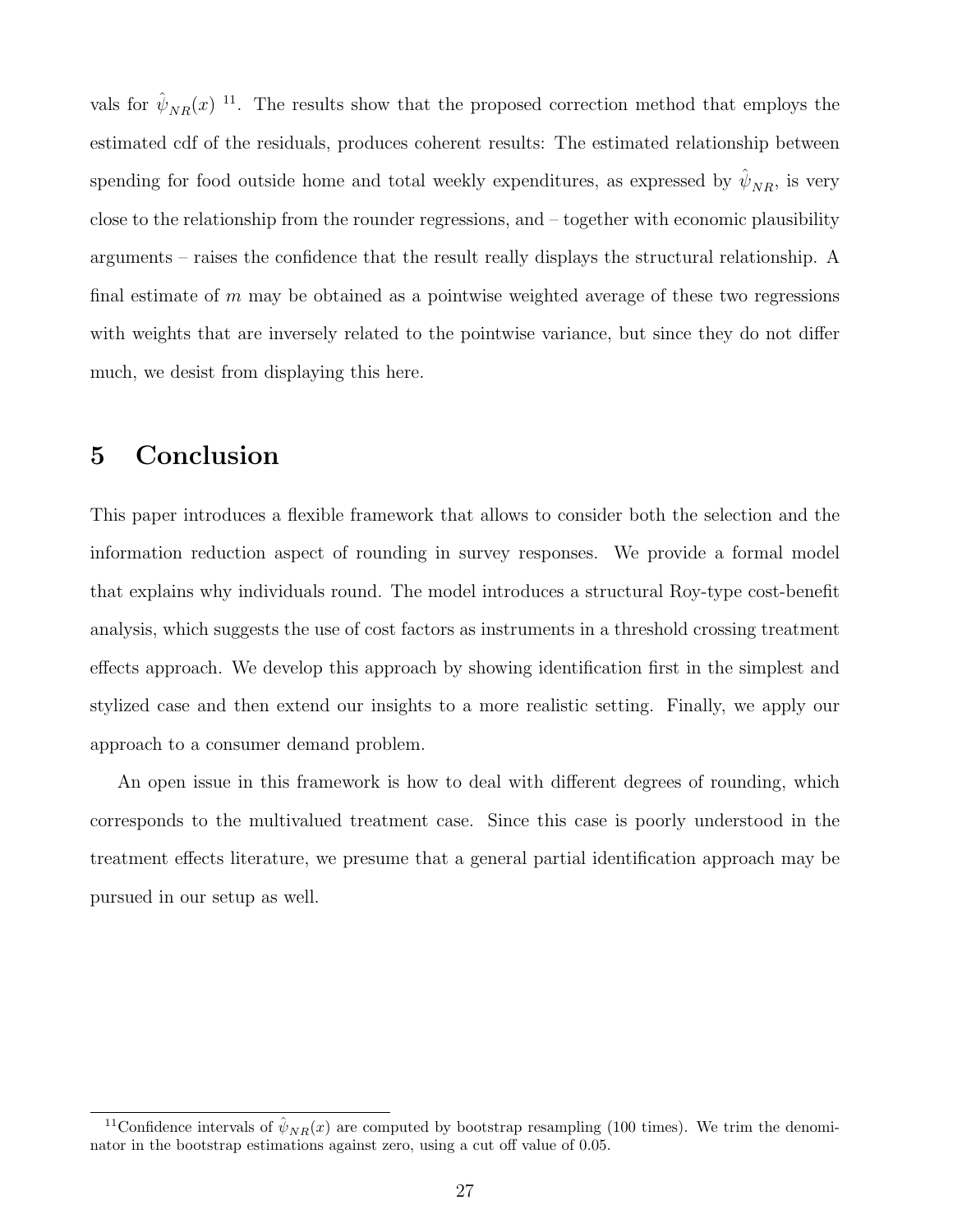## References

- Battistin, E., R. Miniaci, and G. Weber (2003): What do we learn from recall consumption data? Journal of Human Resources, 38(2), 354–385.
- Chesher, A. (1991): The effect of measurement error. Biometrika, 78(3), 451–462.
- Deaton, A. and J. Muellbauer (1980): An almost ideal demand system. American Economic Review, 70, 312–326.
- Hayfield T. and J. S. Racine (2008): Nonparametric econometrics: The np package. Journal of Statistical Software, 27(5).
- Heckman, J. J. and E. Vytlacil (2005): Structural equations, treatment effects, and econometric policy evaluation. Econometrica, 73, 669–738.
- Heitjan, D. F. (1994): Ignorability in general incomplete-data models. Biometrika, 81, 701–708.
- Heitjan, D. F. and D. B. Rubin (1991): Ignorability and coarse data. Annals of Statistics, 19(4), 2244–2253.
- Hoderlein, S. (2011): How many consumers are rational? Journal of Econometrics, 164, 294– 309.
- Hoderlein, S. and E. Mammen (2007): Identification of marginal effects in nonseparable models without monotonicity. *Econometrica*, 75, 1513–1518.
- Hoderlein, S., J. Klemelä and E. Mammen (2010): Analyzing the random coefficient model nonparametrically. Econometric Theory, 26, 804–837.
- Hoderlein, S. and J. Winter (2010): Structural measurement errors in nonseparable models. Journal of Econometrics, 157, 432–440.
- Hu, Y. and S. M. Schennach (2008): Instrumental variable treatment of nonclassical measurement error models. Econometrica, 76(1), 195–216.
- Huber, M. and B. Melly (2011): Quantile regression in the presence of sample selection. Discussion Paper no. 2011-09, St.Gallen.
- Hurd, M., and S. Rohwedder (2005): The Consumption and Activities Mail Survey: Description, data quality, and first results on life-cycle spending and saving. Working Paper,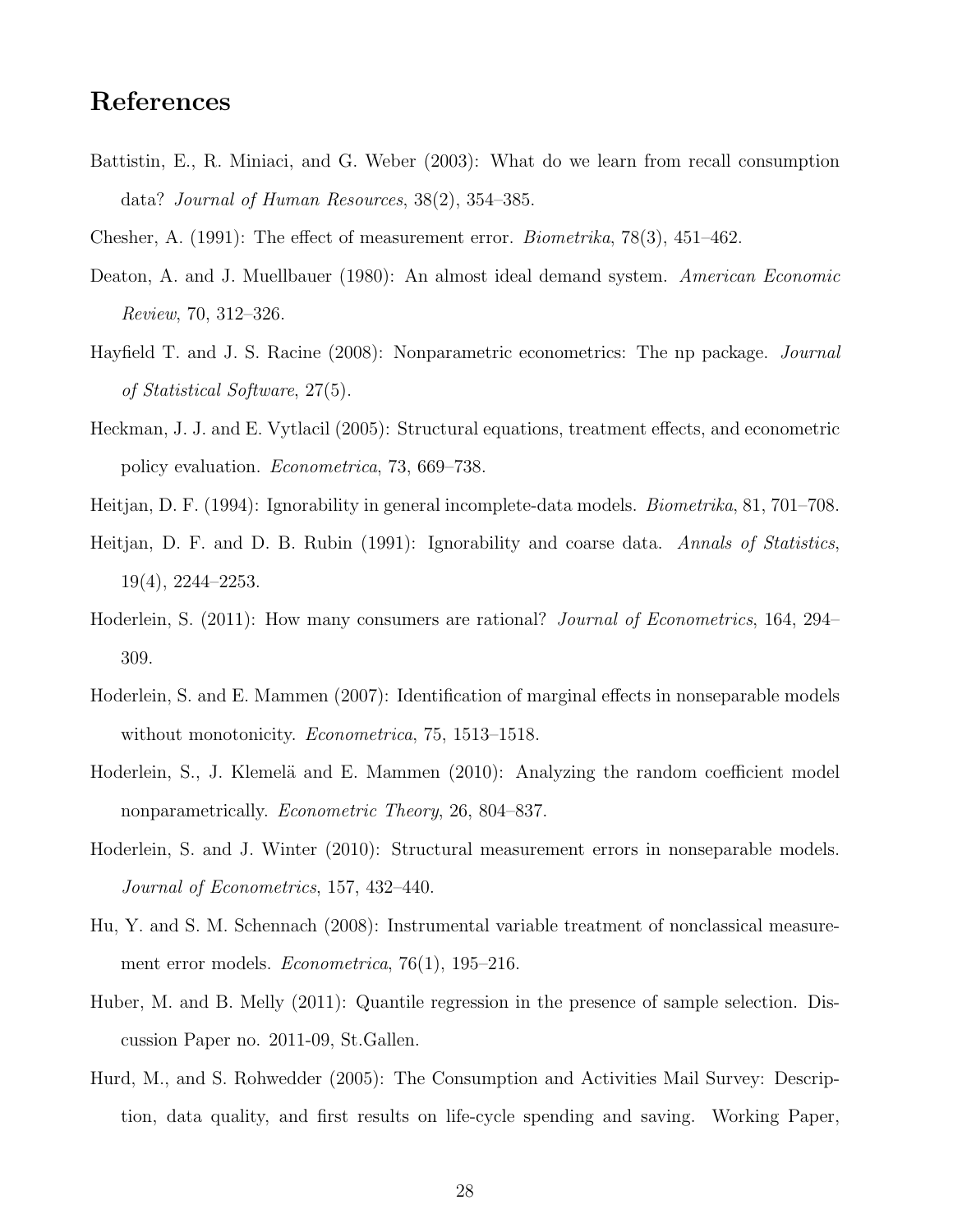RAND, Santa Monica.

- Imbens, G. W. and J. D. Angrist (1994): Identification and estimation of local average treatment effects. Econometrica, 62, 467–475.
- Imbens, G. W. and J. D. Angrist (1995): Two-stage least squares estimation of average causal effect models with variable treatment intensity. Journal of the American Statistical Association, 90, 431–442.
- Jorgenson, D., L. Lau and T. Stoker (1982): The transcendental logarithmic model of individual behavior. In: R. Basman and G. Rhodes (eds.): Advances in Econometrics, Volume 1. JAI Press.
- Juster, F. T., and R. Suzman (1995): An overview of the Health and Retirement Study. Journal of Human Resources, 30, S7–S56.
- Kleinjans, K. J. and A. van Soest (2014): Rounding, focal point answers and nonresponse to subjective probability questions. Journal of Applied Econometrics, 29, 567–585.
- Lewbel, A. (1999): Consumer demand systems and household expenditure. In H. Pesaran and M. Wickens (eds.), Handbook of Applied Econometrics. Blackwell.
- Lewbel, A. (2001): Demand systems with and without errors. American Economic Review, 611-618.
- Manski, C. F. (2004): Measuring expectations. Econometrica, 72(5), 1329–1376.
- Manski, C. F. and F. Molinari (2010): Rounding probabilistic expectations in surveys. *Journal* of Business and Economics Statistics, 28, 219–231.
- McFadden, D. (2012): Economic juries and public project provision. *Journal of Econometrics*, 166, 116–126.
- Philipson, T. (2001): Data markets, missing data, and incentive pay. *Econometrica*, 69(4), 1099–1111.
- Pudney, S. (2007): Heaping and leaping: Survey response behavior and the dynamics of selfreported consumption expenditure. Unpublished manuscript, University of Essex.
- Ruud, P., D. Schunk, and J. Winter (2014): Uncertainty and rounding in survey responses: A laboratory experiment. Experimental Economics, 17, 391–413.